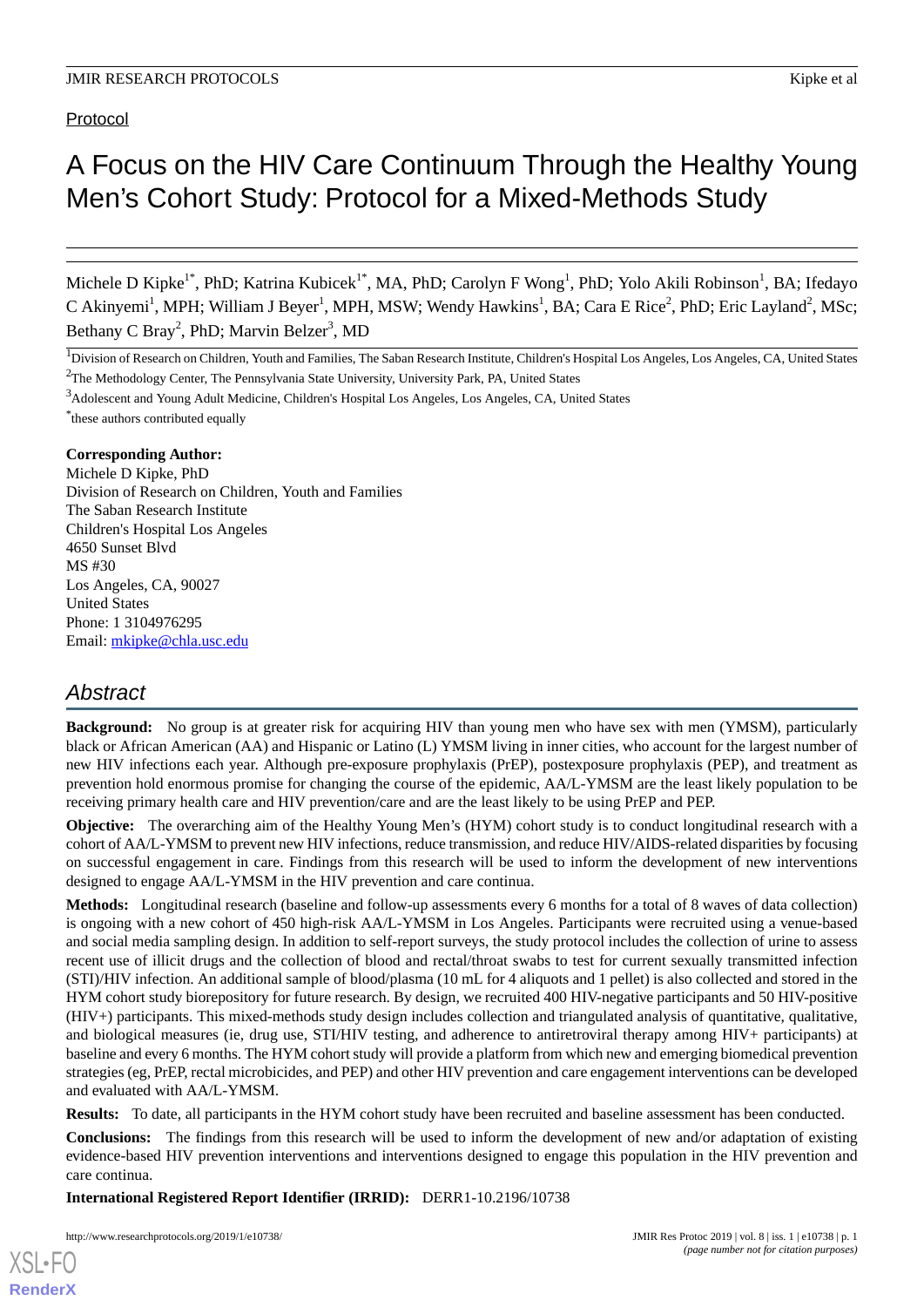### **KEYWORDS**

acquired immune deficiency syndrome virus; HIV; cohort study; men who have sex with men

### *Introduction*

# **The HIV Epidemic and Young Men Who Have Sex With Men: Correlates and Risk**

In this third decade of the HIV epidemic, we continue to see 50,000 new infections annually in the United States, with the highest rate of diagnosed HIV infection among adolescents and young adults (approximately 25%) [\[1](#page-8-0),[2\]](#page-8-1). No group is at a greater risk for acquiring HIV than young men who have sex with men (YMSM), particularly black or African American (AA) and Hispanic or Latino (L) YMSM living in inner cities, who account for the largest number of new HIV infections each year [[3](#page-8-2)[,4](#page-8-3)]. In 2016, AA men who have sex with men (MSM) accounted for 25% of the new HIV diagnoses and 38% of new diagnoses among all gay and bisexual men in the United States. Among AA MSM testing positive in 2016, 36% were aged between 13 and 24 years and 39% were aged between 25 and 34 years [\[5\]](#page-9-0). L-MSM experience similar disparities in HIV rates. Between 2000 and 2014, diagnoses among all L-MSM gay and bisexual men increased by 13%; diagnoses among L-YMSM increased by 16% during this same period [\[6](#page-9-1)].

Risk factors associated with HIV and other sexually transmitted infections (STIs) among YMSM include alcohol misuse, illicit drug use, involvement in condomless anal sex, and mental health problems, including depression and anxiety [\[7](#page-9-2)[-12](#page-9-3)]. However, there is an emerging literature that suggests that AA-YMSM have a unique risk profile, that is, they are less likely than white and L-YMSM to report binge alcohol use and illicit drug use and yet, they experience high levels of racism, discrimination, and stigma, and these experiences, in turn, put AA-YMSM at increased risk for internalized homophobia, maladaptive coping, and/or mental health problems [[13,](#page-9-4)[14](#page-9-5)]. Poor mental health in turn has been found to put AA-YMSM at increased risk for illicit drug use and sexual risk taking [[15\]](#page-9-6). With respect to L-YMSM, they too appear to have their own, unique risk profile, that is, many have come of age in a culture with a strong emphasis on traditional gender roles, family, and having children [[16\]](#page-9-7). Within this context, sociocultural factors such as community connectedness, social support, adherence to cultural values for sex, sexual discomfort (eg, feeling embarrassed or not being able to speak about sexual matters), and self-efficacy to discuss sexual matters significantly predict illicit drug use and sexual risk taking [[17-](#page-9-8)[19](#page-9-9)]. Our research has found that differences in religious experiences, internalized and community homophobia, and identification/disclosure increase L-YMSM's distress [\[20](#page-9-10)].

# **HIV Prevention and the HIV Care Continuum Among Young African American and Latino Men Who Have Sex With Men**

Despite considerable risk and high rates of new infection among AA-YMSM and L-YMSM, today there is greater hope than ever before that we can change the course of the HIV epidemic given a number of biomedical approaches to prevention that leverage the use of antiretroviral therapy (ART), including pre-exposure prophylaxis (PrEP) and postexposure prophylaxis (PEP). PrEP has enormous promise to limit HIV acquisition, with more than 90% efficacy among those with high adherence. Although awareness of and knowledge about PrEP is quite high among YMSM, uptake is extremely low, especially among AA-YMSM and L-YMSM [\[21](#page-9-11)]. National data indicate that about 77,000 people are using PrEP, the majority being white and above the age of 30 years [[22\]](#page-9-12). This low uptake points to social and structural determinants, such as poor access to care and financial barriers related to other needs including food and shelter [\[21](#page-9-11)[,23](#page-9-13)]. There is growing evidence demonstrating that although YMSM are generally aware of and have knowledge about PrEP, they are significantly less likely than adult MSM to have ever used PrEP [\[24](#page-9-14),[25\]](#page-10-0). Moreover, among YMSM, AA-YMSM, and L-YMSM are the least likely to have ever used PrEP [\[26](#page-10-1)].

Early diagnosis of HIV and timely linkage to and retention in care are vital to survival and quality of life. HIV-positive (HIV+) individuals who adhere to ART exhibit slower disease progression, fewer HIV comorbidities, improved overall health outcomes, and less transmission to partners [[27\]](#page-10-2). Unfortunately, there is growing evidence that HIV+ young people are significantly less likely than HIV+ adults to be linked to and retained in care, to initiate ART, and to experience viral suppression [[28-](#page-10-3)[30\]](#page-10-4). [Figure 1](#page-2-0) reflects the estimated cascade of care in HIV+ youth (ages 13-29 years) in the United States [\[29](#page-10-5)]. As reported by Ryscavage et al, AA youth in care were found to have the lowest probability of viral suppression at 6 months and the highest predicted probability of viral rebound, compared with AA adults, non-AA youth, and non-AA adults [[30\]](#page-10-4). In general, it has been shown that HIV is diagnosed at a later stage among Latinos and that these patients have lower CD4 cell counts, higher HIV RNA levels, more AIDS-defining opportunistic infections, and longer hospital stays than whites [[31\]](#page-10-6). Latinos have also been shown to have significant delays in initiation of HIV care. Reasons for delay of care include lack of access to transportation, being too sick to go to the doctor, and having 1 or more competing needs on expenditures, such as rent and food costs [\[32](#page-10-7)].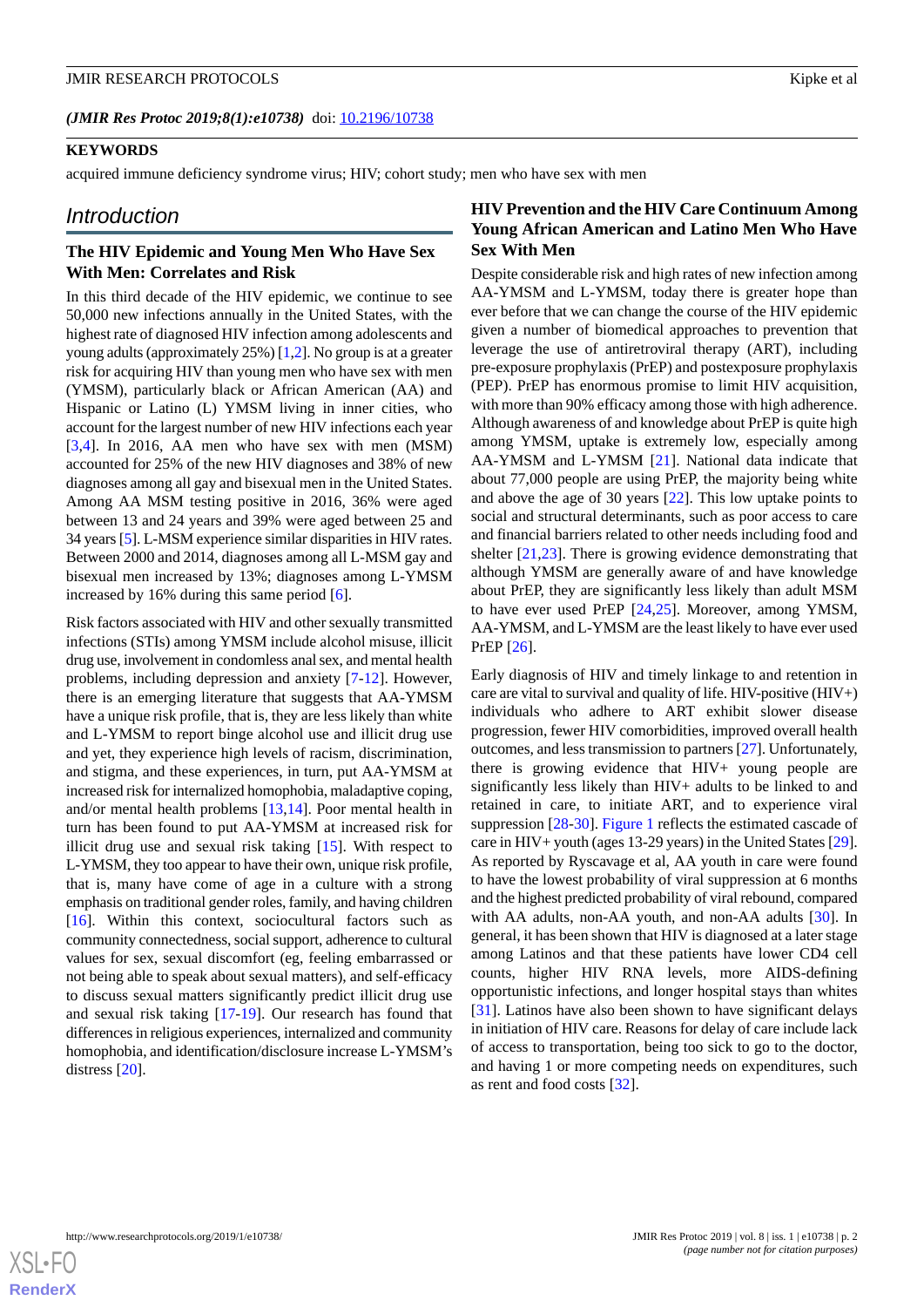<span id="page-2-0"></span>**Figure 1.** Cascade of care in HIV infected youth in the United States (from Zanoni & Mayer [[30](#page-10-4)]).



Infected 100% Diagnosed 40% Linked 25% Retained 11% Suppressed 6%

Many of the HIV disparities that currently exist relate to different patterns in HIV testing, linkage to care, and engagement/retention in care [[33](#page-10-8)[,34](#page-10-9)]. Christopoulos et al concluded that racial disparities in HIV outcomes persist among MSM in large part because of different patterns of engagement in care [[35\]](#page-10-10). Lack of insurance and patient mistrust of health care/providers may also play a key role in this lack of engagement in care. In addition, Christopoulous et al argued that limited research has been conducted to better understand barriers to engagement and retention in care among MSM in general and YMSM in particular. Moreover, they concluded that there is a dearth of research on culturally relevant strategies designed to engage AA-MSM and L-MSM in HIV care, especially AA-YMSM and L-YMSM [[35\]](#page-10-10).

# **The Healthy Young Men's Cohort Study: Opportunities to Turn the Curve of the HIV Epidemic**

Given these multiple factors and opportunities, the Healthy Young Men's (HYM) cohort study was designed to provide rich data to help further understand and characterize AA-YMSM and L-YMSM's engagement in the HIV continuum of care and prevention, including their use of HIV testing services and access to and use of HIV prevention/treatment services. The HYM cohort study was designed to inform the development of developmentally appropriate and culturally relevant interventions addressing the many risk factors that serve as barriers to accessing needed HIV prevention and care services.

### **Overarching Goal and Specific Aims**

The overarching goal of the HYM cohort study is to conduct longitudinal research with a large and diverse cohort of AA-YMSM and L-YMSM to (1) characterize risk in this population and (2) longitudinally examine transitions and associated risk with transitions related to illicit drug use (eg, from nonillicit drug use to illicit drug use), sexual risk (from low to higher risk behaviors), and STI/HIV infection. Moreover, a primary aim of the study is to inform the development of

[XSL](http://www.w3.org/Style/XSL)•FO **[RenderX](http://www.renderx.com/)**

age-appropriate and culturally relevant interventions that help prevent new HIV infections, reduce transmission, and reduce HIV/AIDS-related disparities. A specific focus is on successful engagement, linkage, and retention in care. Building on the HIV continua of care and prevention paradigm (ie, seek, test, treat, and retain in care) and the syndemic theory of risk [\[8](#page-9-15),[36-](#page-10-11)[38\]](#page-10-12), this research addresses 4 overarching research questions: (1) Why do some HIV-negative (HIV−) AA/L-YMSM seroconvert (and not others) and how do we more effectively prevent new infections in this population? (2) How can we more effectively engage AA/L-YMSM in all forms of care, including primary care, HIV testing, HIV prevention, and HIV/AIDS treatment services if HIV+? (3) How can we increase demand/uptake of PrEP and PEP as a prevention strategy in this population? and (4) How do we prevent transmission and achieve disease-free survival by achieving viral suppression in this population? The specific aims are as follows:

- Specific aim 1: Better understand and operationally define what linkage, engagement, and retention to care (both primary health and HIV/AIDS treatment) and PrEP/ART adherence mean to HIV− and HIV+ AA-YMSM and L-YMSM. In addition, use these data to inform the development of new assessment tools for future intervention research.
- Specific aim 2: Characterize and monitor over time AA/L-YMSM's (1) use of alcohol and illicit drugs; (2) utilization of HIV testing and prevention services; (3) incidence of HIV and STIs; (4) insurance status and access to health care services, including primary care and HIV/AIDS treatment services; (5) engagement in and utilization of health care and HIV/AIDS treatment services; (6) retention in HIV/AIDS care and adherence to ART; and (7) utilization of biomedical interventions, such as PrEP and PEP. A component of this specific aim will include the procurement of biological specimens and an annual HIV viral load (VL) test for each member of the cohort. The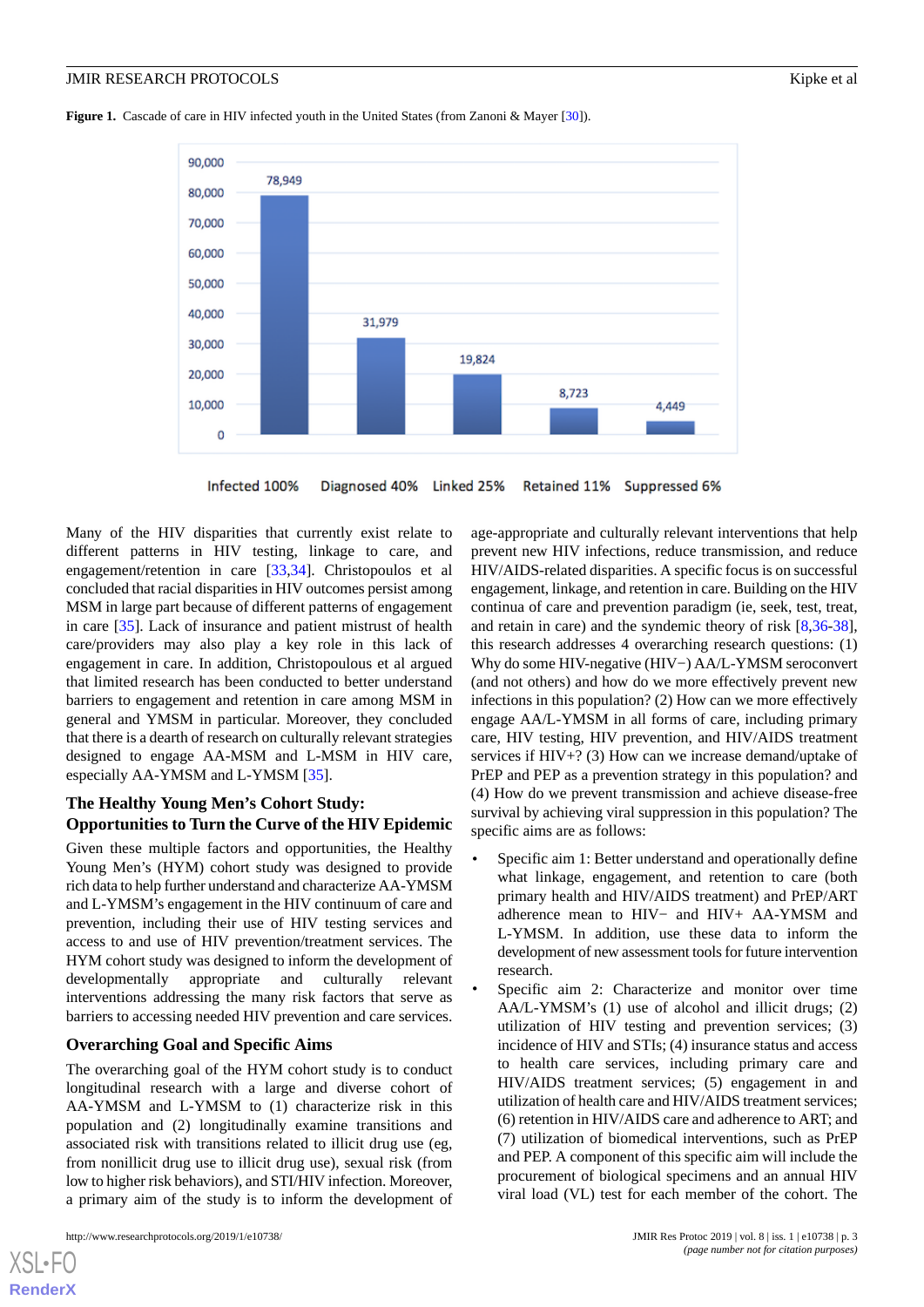goal is to be able to query specimens for biological evidence of adherence, potential markers of increased infectious susceptibility (eg, human leukocyte antigen typing and whole virus sequencing), and/or variability in disease progression rates.

Specific aim 3: Identify barriers/facilitators of engagement along the HIV continua of care and prevention, including HIV testing and biomedical prevention, care engagement and retention, and adherence to ART. The finding from this research will be used to identify risk/protective influences, including structural and social barriers/facilitators, which we hope to use in future studies to design new prevention interventions targeted to this population, and/or inform the adaptations/further refinement of existing evidence-based interventions to ensure they are developmentally appropriate and culturally relevant for AA-YMSM and L-YMSM.

#### **Theoretical Model and Conceptual Framework**

#### *Syndemic Theory*

The syndemic theory has increasingly been used to explain MSM and YMSM of colors' involvement in HIV risk-taking behaviors [\[8](#page-9-15),[36-](#page-10-11)[40\]](#page-10-13). A syndemic is defined as "two or more afflictions, interacting synergistically, contributing to excess burden of disease in a population." [\[41](#page-10-14)]. Syndemic theory posits that a constellation of health problems, including drug use and alcohol misuse, depression, sexual compulsiveness, and intimate partner violence, accumulates across a life span, with each condition potentially amplifying the negative impact of other health problems. For AA/L-YMSM, multiple and overlapping forms of risk—racism, discrimination, and homophobia—correlate with negative health impacts [\[8](#page-9-15),[42\]](#page-10-15). Our previous research has found that AA/L-YMSM experience the highest rates of risk factors as framed by the syndemic theory, including drug use, mental health problems (such as depression), and intimate partner violence. AA-YMSM also experience higher levels of internalized homophobia, which in turn is a strong predictor of sexual risk behaviors. In addition, experiences of racism, homophobia, and violence have been found to be significantly associated with illicit drug use, alcohol misuse, and involvement in HIV sexual risk behaviors [\[15](#page-9-6),[43\]](#page-10-16). The HYM cohort study examines syndemic risk factors as predictors of HIV infection among AA/L-YMSM as well as engagement in care, including HIV prevention, testing and treatment, and adherence to ART.

#### *Engagement in the HIV Care Continuum*

Successful engagement in care, both primary care for HIV– and HIV care for HIV+ individuals, is now considered essential to

achieving critical outcomes required to ensure disease-free survival and to ultimately end the HIV/AIDS epidemic [[44\]](#page-10-17). Under the Affordable Care Act, linkage to HIV testing (as well as affordable insurance) may serve as a critical point of care within the health care system. For those who test HIV+, early diagnosis and linkage to HIV/AIDS care are essential, and yet it is now very clear that *engagement in care* is a complex construct that is perhaps best represented along a continuum of engagement. Moreover, it is also clear that adherence to ART is more likely to occur if individuals are engaged in their own care. Cheever argues that a "person living with HIV may go through several stages and may also return to earlier stages along this continuum throughout his/her life" [\[45](#page-10-18)].

Mugavero et al developed a framework with 7 steps along a continuum of HIV service delivery, ranging from not in care/unaware of HIV status, to diagnosis (aware of HIV status), linkage to care (receiving some medical care but not HIV care; entered HIV care but lost to follow-up; in/out of HIV care or infrequent user), retention in care (fully engaged in HIV care), and adherence to ART with the goal of VL suppression [[44\]](#page-10-17). We believe this framework provides a more nuanced understanding of engagement. In addition, we believe that different types of barriers and facilitators are important determinants of engagement along this continuum. On the basis of the literature as well as our own research conducted with YMSM, we firmly believe that YMSM of color experience a unique set of challenges to engagement that are developmentally and culturally defined. [Figure 2](#page-4-0) provides a conceptual framework and analytical plan for our proposed research. We hypothesize that specific demographic and syndemic risk factors/barriers put AA/L-YMSM at significantly greater risk for HIV infection, poor retention in care and poor adherence to ART, and consequently, poor HIV-related clinical outcomes and continued HIV transmission. We also hypothesize that protective/facilitator factors mediate and/or moderate this risk. The collection of longitudinal data over 4 years with a large cohort of AA/L-YMSM (eg, who are both HIV– and HIV+, in and out of care, adherent, and not adherent) allows us to examine trajectories along this continuum and identify predictors of who is and is not engaged/retained in care at each step along the continuum, and why.

The purpose of this study is to describe the HYM cohort study protocol—that is, study design and research methods for this longitudinal study.

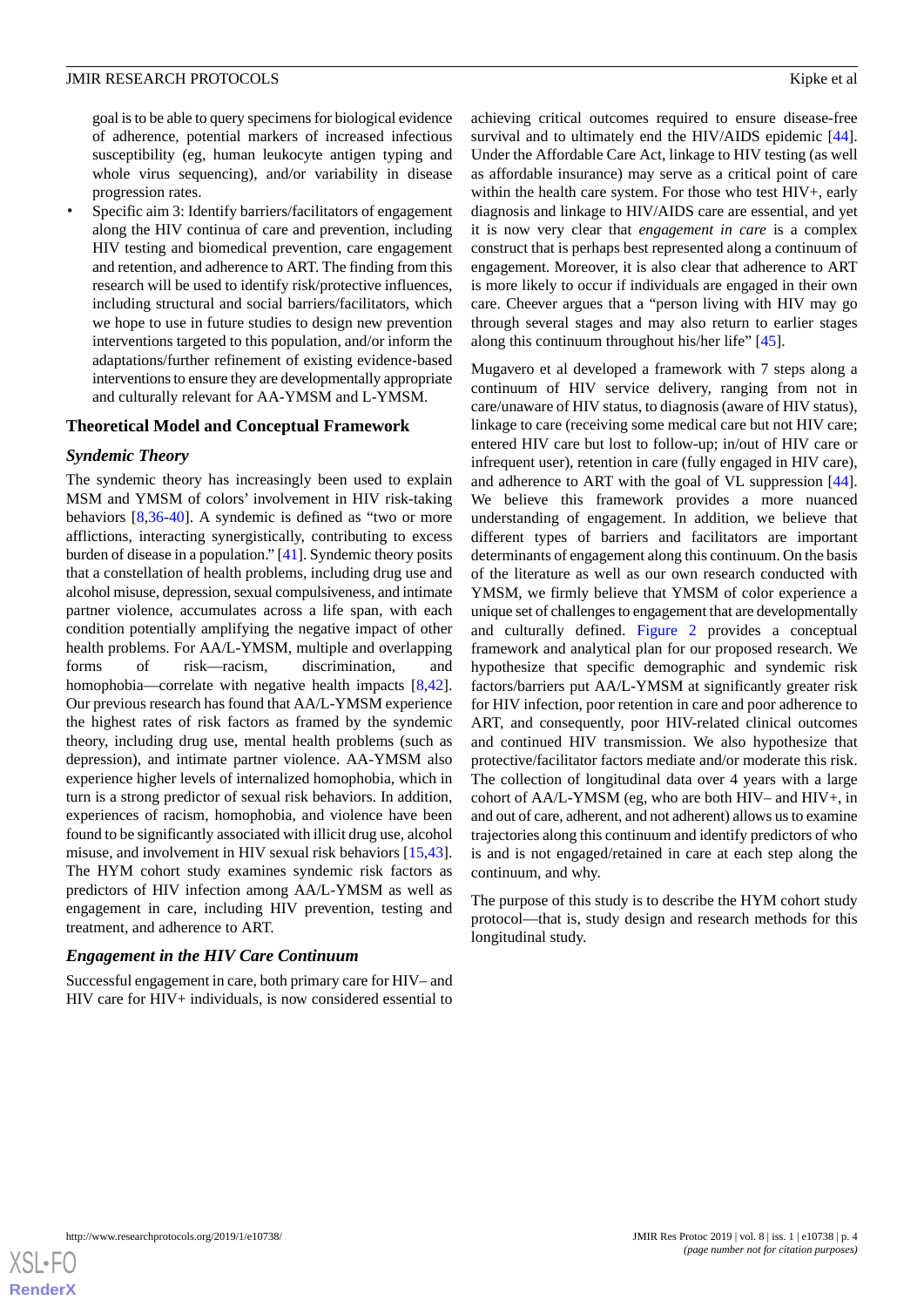<span id="page-4-0"></span>

# *Methods*

### **Consent and Institutional Review Board Approval**

This study has been reviewed and approved by Children's Hospital Los Angeles' Institutional Review Board (IRB# 14-00279). All participants were identified, screened for eligibility, and if eligible, invited to participate in the study, as further described below. All participants provided written informed consent during a face-to-face consenting visit. A certificate of confidentiality was obtained from the National Institute on Drug Abuse and a waiver of parental consent/assent was obtained for participants aged 16 to 17 years.

# **Study Design**

Longitudinal research (baseline and follow-up assessment every 6 months) is in progress with our cohort of 450 AA/L-YMSM in Los Angeles. Participants were recruited using a venue-based and social media sampling design, described below. In addition to self-report surveys, data collection includes urine collection to assess recent use of illicit drugs, rectal and throat swabs to test for gonorrhea and chlamydia, blood draw for syphilis testing, and the additional collection/storage of additional blood (10 mL for 4 aliquots and 1 pellet) and a rectal swab to be stored in the HYM biorepository. This mixed-methods study design includes collection and triangulated analysis of quantitative and biological measures (ie, drug use, STI/HIV testing, and adherence to ART among HIV+ participants) at baseline and every 6 months for a total of 8 waves of data collection. In addition, qualitative substudies are integrated into the study using a modified timeline follow-back approach; these are conducted outside the regular study visits on an as-needed basis. The HYM cohort study has been designed to provide a platform from which new and emerging biomedical prevention strategies

(eg, PrEP and PEP) can be developed and evaluated with AA/L-YMSM.

# **Study Participants**

YMSM youth were eligible to participate in the cohort if they (1) were aged 16 to 24 years; (2) assigned a male sex at birth; (3) self-identified as gay, bisexual, or uncertain about their sexual orientation; (4) reported a sexual encounter with a male within the previous 12 months; (5) self-identified as black/African American, Latino, or multiethnic; and (6) lived in Los Angeles or a surrounding county, with no expectation of moving outside this area for at least 6 months. The recruitment strategy described below resulted in a geographically dispersed cohort recruited from throughout Los Angeles county, as shown in [Figure 3.](#page-5-0)

# **Recruitment**

# *Identifying Public Venues and Social Media Sites*

Formative research was first conducted to identify public venues frequented by AA/L-YMSM. Staff contacted and met venue owners/managers (including HIV test sites and clinic directors) of sites identified for recruitment to explain the study and to obtain permission to conduct activities. Facilitated discussions with the study's community advisory board (CAB) and youth advisory board (YAB) identified common social media sites and dating apps that are popular among our target population.

# *Recruitment in Public Venues*

The recruitment methods in this study matched those used in our previous research with the same target population [[46\]](#page-11-0). Young men were recruited from public venues including bars, coffee houses, parks, and high-traffic street locations where YMSM spend time or *hang out*, social events sponsored by an agency or organization that serves YMSM, and special events such as gay pride festivals and balls.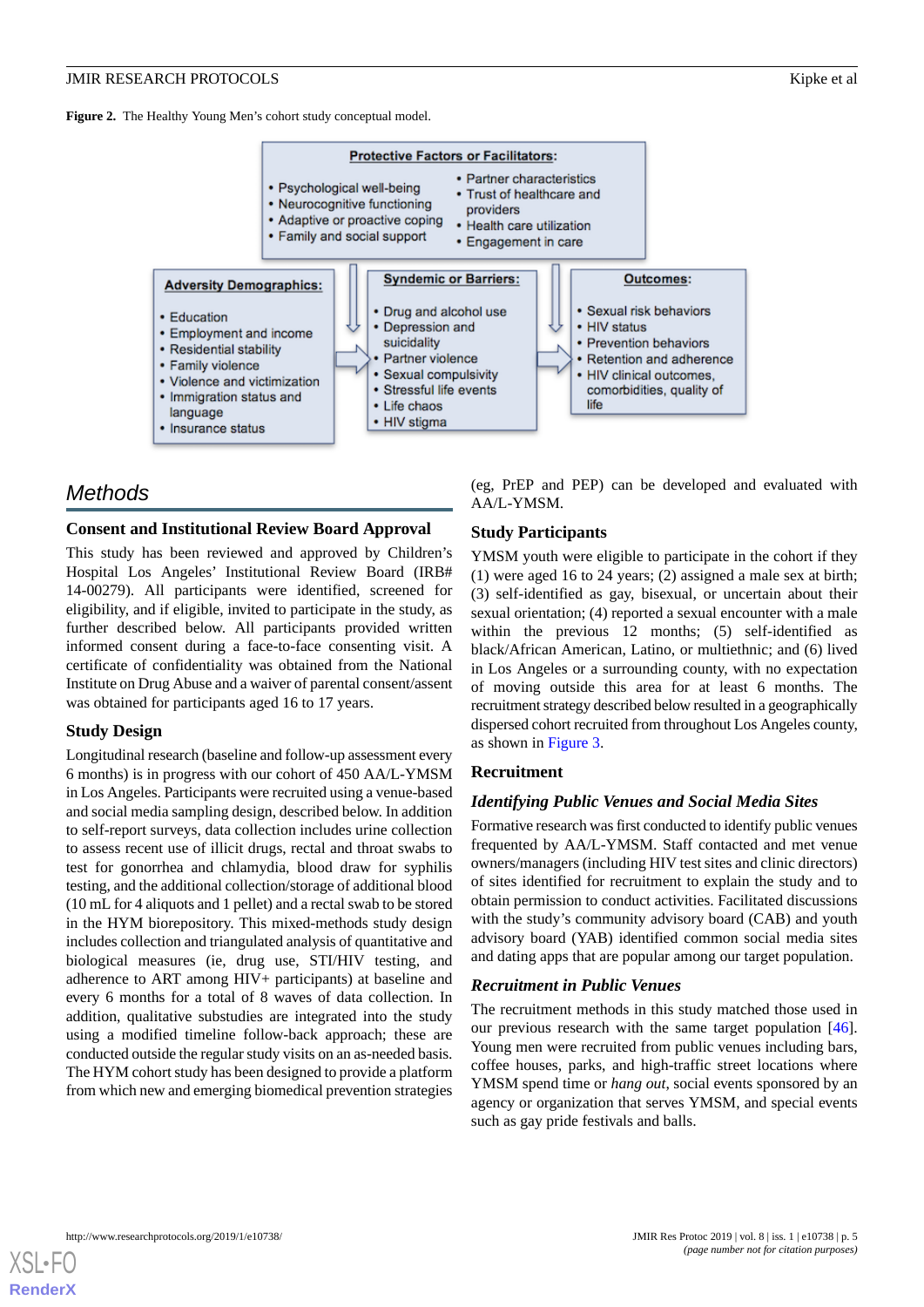<span id="page-5-0"></span>**Figure 3.** Map indicating where participants of the Healthy Young Men's cohort study reside.



During sampling events, young men who appeared to meet the study criteria were counted and invited to participate in a screening interview conducted in English or Spanish. A total of 1 or 2 researchers counted and identified young men to be screened and tracked individuals to ensure that young men were not approached multiple times. Young men who met the study criteria received a detailed study description, and contact information was obtained from individuals who expressed interest in participating. Follow-up in-person appointments were scheduled within a week of recruitment to complete the informed consent process and to further explain study participation. For each sampling event, the following data were collected: (1) number of YMSM observed; (2) number of YMSM intercepted; (3) age, race, and county of residence of those screened; (4) reasons for refusal; (5) number of eligible YMSM; and (6) number enrolled.

We originally planned to recruit our cohort of AA/L-YMSM using only this recruitment method. However, during our prerecruitment field observations, the research team noted that few AA/L-YMSM were present at these venues. Discussions with our CAB and YAB indicated the low number of YMSM attending gay-identified venues was a common challenge for outreach; YMSM are simply not attending gay-identified venues as they once did.

### *Recruitment Using Social Media*

Given these changes in the community, our team determined that additional recruitment methods were needed to complete recruitment of the cohort within the allotted recruitment time frame. Thus, we partnered with Trialspark, a technology company that supports recruitment for clinical studies/trials using social media sites. The HYM team worked with Trialspark to design social media ads to be placed on sites identified by our YAB including Facebook, Instagram, Grindr, and Jack'd. Through our partnership, Trialspark identified and briefly screened 1371 individuals; of these, 40.11% (550/1371) were identified as eligible. Preliminarily individuals were then independently contacted and rescreened for enrollment by our research team. Young men were also recruited through participant referrals as well as referrals from our partner clinical sites. [Table 1](#page-6-0) presents the recruitment data for each recruitment method.

### **Tracking and Retention**

Participants were asked to participate in data collection at baseline and follow-up every 6 months. We acknowledge the complexities of tracking and retaining a young and highly mobile population such as YMSM. Our past experience taught us that the key to retaining youth in a research study is developing trusting relationships between the study team and the research participants. To that end, we adapted a tracking protocol used in previous studies [\[47](#page-11-1)], which yielded a 94% retention rate across 2 and a half years and 5 waves of data collection. An essential piece of this protocol is assigning staff to a specific participant, with the goal of maintaining that relationship across the course of the study. Staff turnover is inevitable, and when that occurs, we ensure there is contact between the original staff person, the participant, and the newly assigned staff person to ensure continuity in the relationship.

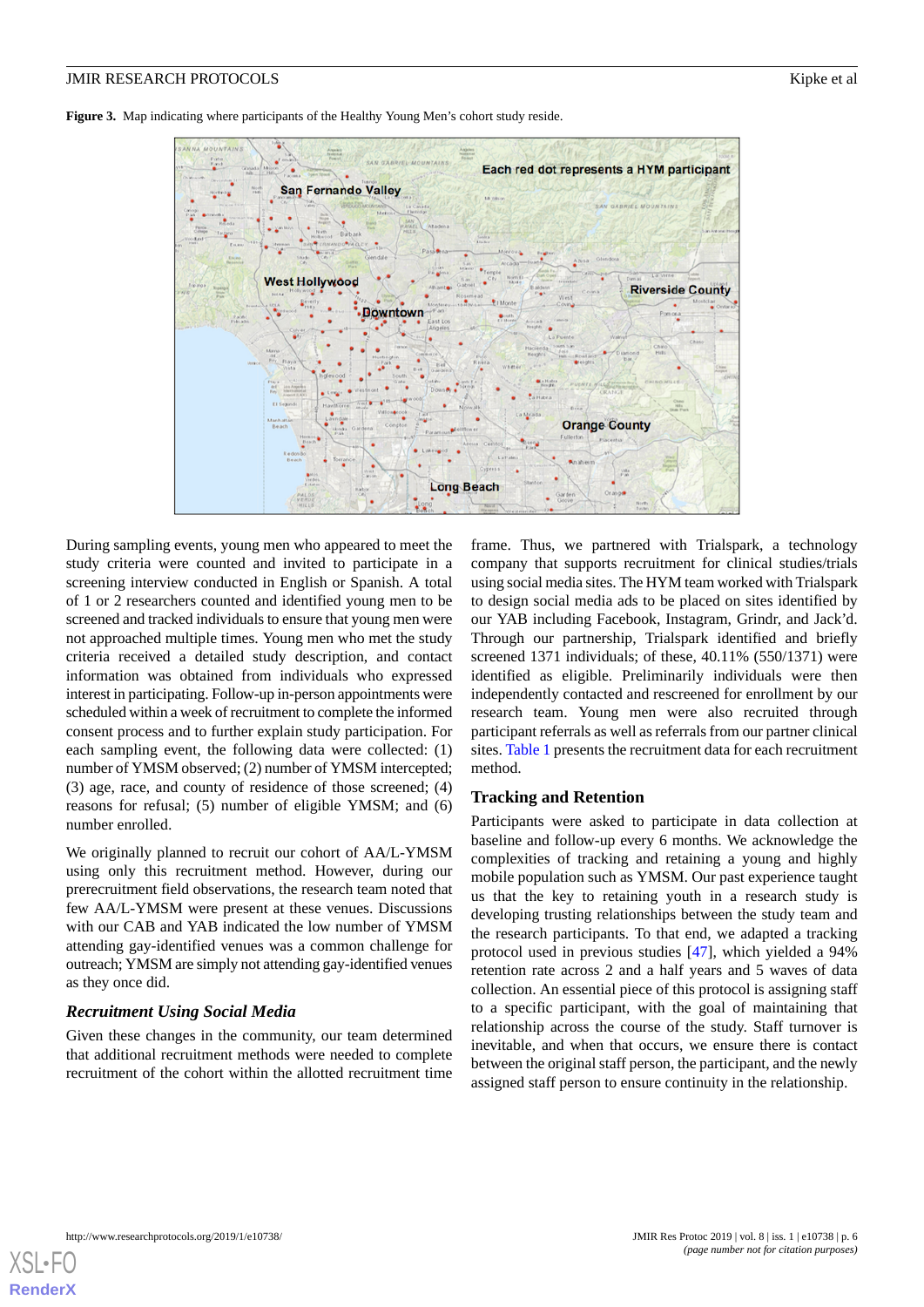<span id="page-6-0"></span>

|  |  |  |  |  |  | Table 1. Healthy Young Men's cohort study recruitment and eligibility data. |  |  |  |
|--|--|--|--|--|--|-----------------------------------------------------------------------------|--|--|--|
|--|--|--|--|--|--|-----------------------------------------------------------------------------|--|--|--|

| Recruitment method                  | Social media, n (%) | Venue/events, $n$ $(\%)$ | Participant referrals, n (%) | Clinic, $n$ $(\%)$ | Total, $n$ $(\%)$ |
|-------------------------------------|---------------------|--------------------------|------------------------------|--------------------|-------------------|
| Approached for screening            | 1371 (67.64)        | 544 (26.84)              | 69 (3.40)                    | 43(2.12)           | 2027 (100.00)     |
| Screened for eligibility            | 690 (50.33)         | 477 (87.68)              | 69 (100)                     | 42 (97.67)         | 1278 (63.05)      |
| Determined to be eligible for study | 550 (40.12)         | 206 (37.87)              | 64 (92.75)                   | 31 (73.81)         | 851 (41.98)       |
| Completed baseline survey           | 350(63.6)           | 46(22.3)                 | 37(57.8)                     | 19 (61.3)          | 452 (53.1)        |

In addition, the protocol also includes gathering tracking and location information including (1) address, (2) phone numbers, (3) email, (4) social media, (5) family/friend contact, and (6) school/work information. Every 6 months, this information is reviewed with the participant and updated as needed. Participants are asked to contact their interviewer monthly (eg, text message, phone call, or SnapChat) in return for a US \$7 monthly incentive (an additional US \$42 added to their data collection incentive). These check-ins are an opportunity to determine whether the participant needs any resources (eg, food bank and physician referrals) and remind them of any upcoming appointments. The HYM team uses this opportunity to catch up on any events in the young men's lives and enter field notes as needed. We learned that the HYM participants tend to enjoy these check-ins and share photos with their assigned staff person (eg, prom and weddings) or ask about different services as needed. If the participant fails to make contact after 2 months, the participant's assigned interviewer uses tracking and location information and/or criminal justice records to make contact. Between baseline and wave 2, only 7% had missed 1 or more check-ins.

### **Community Advisory Board and Youth Advisory Board**

CABs and YABs have played a critical role in our research conducted with YMSM. The HYM CAB and YAB were developed to help to inform all aspects of the study design, implementation, and interpretation of the study findings. CAB members include policy makers, HIV/AIDS service providers, and community advocates. The YAB comprises members of our target population who were recruited from local clinics serving YMSM. The CAB meets on a bimonthly basis and the YAB meets monthly. Agendas typically include brief study updates, information about new proposals in development and upcoming events, a data presentation on a specific topic or construct, and discussions about how to interpret these data and move them to the next stage. Our CAB assisted in developing community forums, coauthored peer-reviewed papers, assisted in outreach, and copresented study results with the HYM team. The YAB has reviewed our data collection tools, provided feedback on proposed interventions, and assisted in outreach efforts at public venues.

#### **Measures**

HYM study participants participate in a self-report survey every 6 months. The survey is administered by their assigned staff person, and questions about more private topics (eg, substance use, sexual behavior, violence) are self-administered using a Web-based survey to provide an additional layer of confidentiality and encourage more honest responses [\[48](#page-11-2),[49\]](#page-11-3). The survey takes approximately 1 and a half hours to complete;

special topics are integrated into individual waves when only a single assessment point of data is needed (eg, childhood trauma or mindfulness). At baseline, participants completed a *pre-baseline* assessment, a brief (10-min) survey completed during the informed consent process, and received US \$10 for the pre-baseline and an additional US \$55 for completing the baseline assessment. Participants can earn up to US \$100 at follow-up assessments if they complete each monthly check-in (US \$55 for the assessment and US \$42 for the check-ins, rounded up to total US \$100). A description of the study measures is as follows.

#### *Demographic Characteristics*

Survey instruments obtain demographic information including age, race/ethnicity, religion residence and residential stability, education/employment, food security/hunger, socioeconomic status, history of foster care and incarceration, and insurance status.

#### *Primary Outcome Measures*

#### **Alcohol, Tobacco, Marijuana, and Illicit Drug Use**

Scales from the Monitoring the Future study are used to assess lifetime, past 6-month, and past 30-day illicit drug and alcohol use [\[50](#page-11-4)]. The drug list includes marijuana, lysergic acid diethylamide or LSD, phencyclidine (more commonly known as PCP or angel dust), mushrooms, cocaine, crack, methamphetamines, ecstasy, stimulants, heroin, fentanyl, and prescription drugs used without a physician's order. We also assessed substance use problems using standardized measures including alcohol and marijuana misuse. Participants are asked the location and circumstances during which they use drugs, particularly around the time when they engage in sexual behaviors. We collect urine samples at baseline and every 6 months to test for metabolites of methamphetamines, cocaine, ecstasy, marijuana, and opiates using the Integrated E-Z Split Key Cup II- 5 Panel (Innovacon Laboratories), which can detect drugs from 1 to 4 days after use, except for chronic marijuana use, which can be detected for up to 30 days [\[51](#page-11-5),[53\]](#page-11-6). Screening for fentanyl is also performed.

### **Sexual Risk Behaviors, Partners and HIV Risk, and Protective Behaviors**

These are assessed using scales adapted from the EXPLORE study and research we previously conducted with YMSM [[52,](#page-11-7)[53\]](#page-11-6). Participants are asked about their *lifetime and recent sexual experiences* (past 1 and 6 months), including insertive/receptive oral sex, insertive/receptive vaginal sex, and insertive/receptive anal sex. Specifically, participants are asked to report the number of times they engaged in each type of sexual activity and the gender of their partners, each of these types of sexual activity for the *different partner types* (eg,

 $XS$  • FC **[RenderX](http://www.renderx.com/)**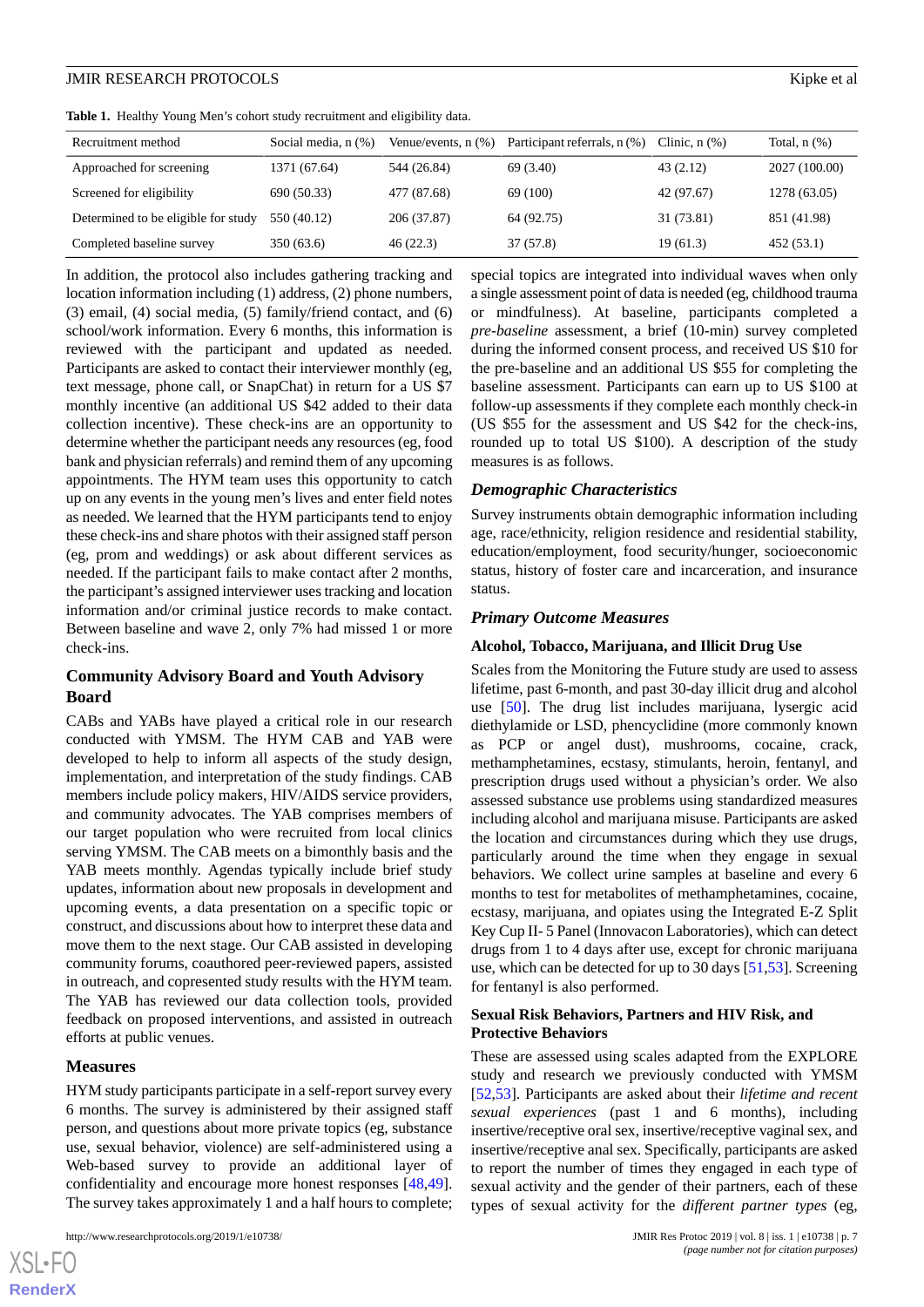primary, consistent casual, and casual) they might have had in the past 6 months, and the *frequency of condom* use by gender of partner and by sexual activity. This measures *condomless intercourse*. Participants are asked if they have ever and recently (past 6 months) exchanged sex for money, drugs, food, clothes, etc.

#### **Condom Use Self-Efficacy**

The 15-item Condom Use Self-Efficacy measures condom use self-efficacy using 5-point Likert scale [\[54](#page-11-8),[55\]](#page-11-9). Condom use intention is assessed using a 9-item condom intention scale [\[56\]](#page-11-10).

#### **Partner Demographic and HIV Status**

Current partner or partners'demographics including race/ethnicity are age, type (primary, casual, and hookup; if primary open vs monogamous), HIV status and HIV concordance/discordance, and partner's use of HIV services and ART adherence if HIV+. Sexual compulsivity is also assessed with the 10-item Sexual Compulsivity Scale, which asks respondents to endorse their agreement with statements related to sexually compulsive behavior [\[57](#page-11-11)].

#### **Sexually Transmitted Infection/HIV Testing and Prevention Behaviors**

Participants complete HIV testing using fourth-generation point-of-care rapid whole blood finger-stick HIV test (Alere, Inc, Waltham, MA), an FDA-approved diagnostic measure of HIV-1 p24 antigen and HIV-1/2 antibodies. This test is performed every 6 months. We also use scales from our previous study conducted with YMSM to measure self-reported history of HIV/STI testing and HIV status*.* Participants self-collect rectal and pharyngeal specimens for *Neisseriagonorrhea* and *Chlamydia trachomatis* nucleic acid amplification testing at baseline and every 6 months. Syphilis testing is performed using whole blood collected via venipuncture (or fingerstick) using rapid plasma regain and treponemal antibody testing at baseline and every 6 months. Those with positive results meet the on-site HIV test counselor and then are referred to and treated at 1 of our partner clinical sites.

#### **Health Care, Linkage, Engagement, and HIV Service Utilization**

Health care, linkage, engagement, and HIV service utilization dates are collected every 6 months. Participants are asked questions about their current health status using modified questions from the Youth Risk Behavior Survey [\[58](#page-11-12)]. These questions ask about the respondent's overall health status, the number of days in the last week they have eaten fruits or vegetables, and the number of days in the last week they have exercised. Participants' access to and use of the health care system was measured using both the Addhealth survey from the National Longitudinal study of Adolescent to Adult Health study and the National Survey of Children's Health [[59\]](#page-11-13). These measures assess the frequency and type of health practitioner seen in the past 12 months, insurance status, reasons for use or nonuse of health care services in the last year, and comfort in speaking with their doctor about sexual health. Trust/mistrust of the health care system is measured with the Health Care System Distrust Scale, a 10-item scale that assesses perceptions of the health care system [[60\]](#page-11-14). Visual analog scale (VAS) for

ART adherence asks participants to consider a specific period (eg, last month) and to estimate the percentage of medication doses taken [\[61](#page-11-15)[,62](#page-11-16)]. VAS has moderate correlations with unannounced pill counts and self-reported recall and is widely used to assess medication adherence.

#### *Possible Mediating/Moderating Constructs*

### **Depression, Mental Health, Spirituality, Well-Being, Optimism, Resilience, and Mindfulness**

To assess depression, anxiety, and somatization, we used the 18-item Brief Symptom Inventory (BSI) [[63\]](#page-11-17). The Patient-Reported Outcomes Measurement Information System (PROMIS) depression short scale assessed depressive symptoms during the previous 7 days [[64\]](#page-11-18). PROMIS was administered during baseline, whereas BSI was administered at baseline and in all follow-up waves. Spirituality was found to be an important aspect of young men's lives in our prior research; thus, we included the spirituality scale, which taps into self-discovery and eco-awareness, 2 of the primary components of spirituality [[65\]](#page-11-19). The 4-item Health as a Value scale measures individuals' perceived importance of health and well-being. We also assess suicidality and self-injurious behaviors, both current and past histories. Optimism is measured using the 10-item Life Orientation Test-Revised [\[66](#page-11-20)], and resilience is measured with the Connor-Davidson Resilience Scale [\[67](#page-11-21)]. Mindfulness is measured using the Mindful Attention Awareness Scale, a 15-item scale designed to assess a core characteristic of dispositional mindfulness, namely, receptive awareness of and attention to what is taking place in the present [\[68](#page-11-22)].

#### **Emotion Regulation and Coping**

Emotion regulation and coping data are collected annually. The Difficulties in Emotion Regulation Scale measures participants' ability to be aware of, understand, and accept their emotions as well their ability to act in desired ways regardless of their emotional state [[69\]](#page-12-0). We assessed a variety of coping strategies participants might use in response to a specific stressor using the Brief COPE [[70\]](#page-12-1).

### **Childhood Abuse/Trauma, Internalized Homophobia, Partner Violence, Racism, and Discrimination**

Childhood trauma was measured at wave 2 using Bernstein's Childhood Trauma Questionnaire [\[71](#page-12-2)]. Internalized homophobia is assessed using a 4-item measure by Ross and Rosser [[72\]](#page-12-3). Partner violence data are collected annually with the revised Conflict Tactics Scale, which measures violence within the context of intimate relationships and identifies lifetime and past 12-months'experiences of physical, sexual, and emotional abuse as a victim and perpetrator [\[73](#page-12-4)]. Experiences of racism and discrimination are captured using Diaz and Ayala's 20-item scale that measures lifetime and recent experiences of social discrimination (racism, police brutality, and discrimination due to sexual identity) [[74,](#page-12-5)[75](#page-12-6)]. These data are collected every 6 months.

#### **Stressful Life Events and Life Chaos**

Stressful life events and life chaos are measured every 6 months. Stressful life events including health-related stress are assessed using a checklist of life events [[76\]](#page-12-7). The scale provides

 $XS$  $\cdot$ FC **[RenderX](http://www.renderx.com/)**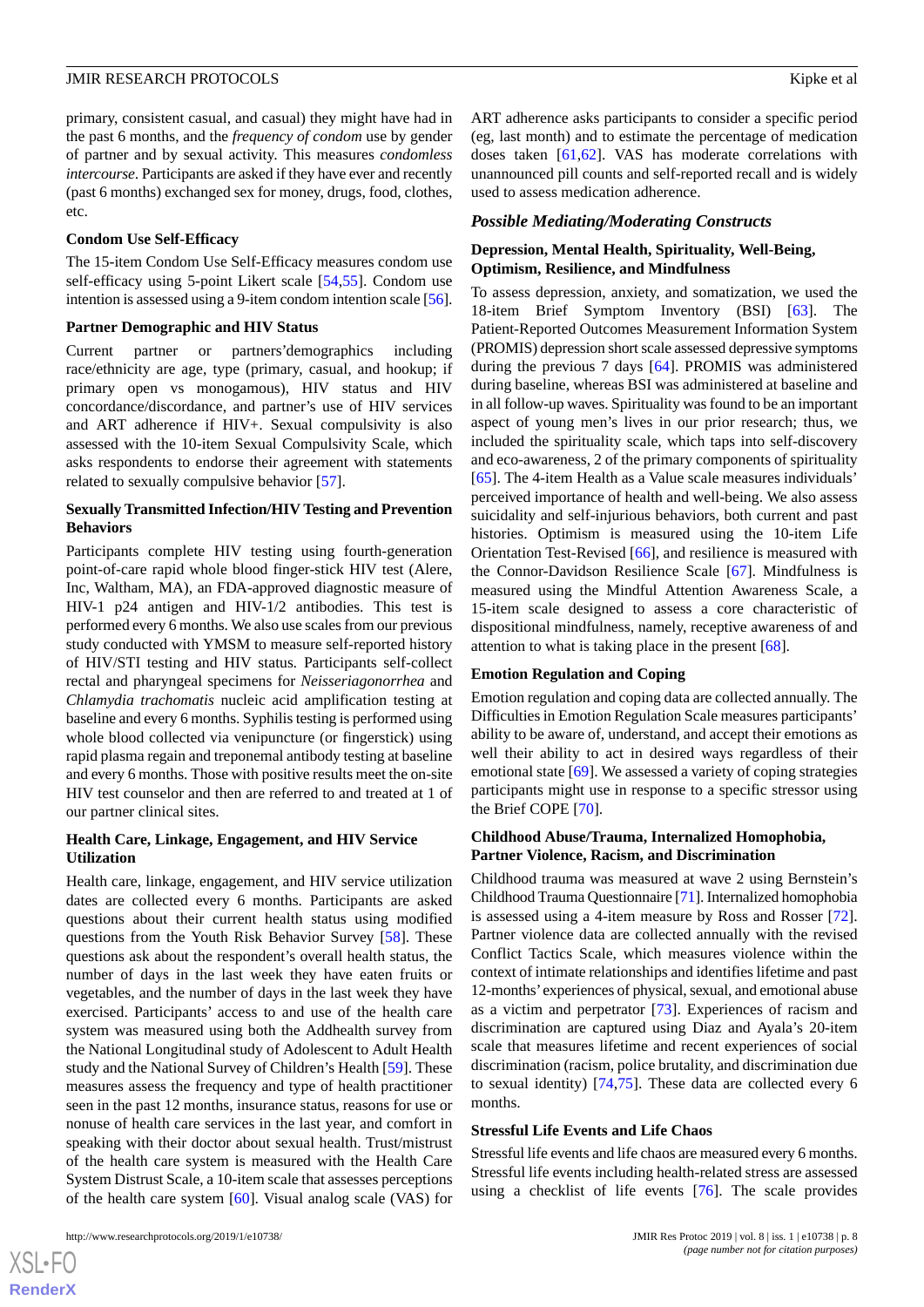participants with a list of stressful events and asks them if these events occurred during the previous 6 months and their level of stressfulness on a scale from 1 to 10. We also measure life chaos, a construct found to be associated with poor adherence to ART, using the 6-item Life Chaos scale [\[77](#page-12-8)].

### **Social Support and Connection to Community**

These data are collected every 6 months. The Multidimensional Scale of Perceived Social Support, a 12-item scale, measures perceived social support from family, friends, and partner(s) [[78\]](#page-12-9). Participants' connection to community—work, school, spiritual, residential, and ethnic—is measured using a 10-item scale developed by our research team and used in our prior research.

# **Biological Specimens and Biorepository**

A 10-mL EDTA anticoagulated whole blood sample is drawn, and 2 rectal swabs are collected and banked for HIV– participants every 12 months throughout the duration of the study; samples are drawn and banked for HIV+ participants every 6 months. Blood specimens are processed to harvest plasma and a cellular pellet. Plasma is then divided into 4 separate aliquots and stored at −80°C. The red blood cell/buffy coat pellet is harvested and stored for future cellular material and will be made available to investigators for future studies of patient and/or viral genomes. All specimens are entered into a secure, password-protected database noting its position in

storage (eg, rack, box, and position) for ease of tracking and retrieval.

# *Results*

To date, the HYM cohort study sample has been recruited and analyses are being conducted with the baseline data. Assessments will continue every 6 months until the end of this project period, in July 2020.

# *Discussion*

To date we want to acknowledge:

- Limitations and implications for generalizability of the findings as they are only representative of YMSM of color in the Los Angeles metropolitan area
- Our retention rate of 97% at 12 months
- Nearly 5% of the HIV-seronegative sample have seroconverted since baseline

Importantly, HYM cohort study participants are recruited from communities experiencing many disparities in health care and other social determinants of health (eg, poverty, low education levels, and crime). Therefore, it is important to consider how both positive and negative changes in these disparities over time may facilitate young men's engagement in HIV care, utilization of prevention strategies, and ultimately predictors of avoiding HIV seroconversion and incident STIs.

# **Acknowledgments**

Support for the original research was provided by a grant from the National Institute on Drug Abuse of the National Institutes of Health (U01DA036926). The content is solely the responsibility of the authors and does not necessarily represent the official views of the National Institutes of Health. The authors would like to acknowledge the contributions of the many staff members who contributed to collection, management, analysis, and review of this data: James Aboagye, Alex Aldana, Stacy Alford, Ali Johnson, Lily Negash, Nicole Pereira, Aracely Rodriguez, and Maral Shahinian. The authors would also like to acknowledge the insightful and practical commentary of the members of the Community Advisory Board - Daniel Nguyen: Asian Pacific AIDS Intervention Team; Ivan Daniels III: Los Angeles Black Pride; Steven Campa: Los Angeles LGBT Center; Davon Crenshaw: AIDS Project Los Angeles; Andre Molette: Essential Access Health; Miguel Martinez, Joaquin Gutierrez, and Jesse Medina: Division of Adolescent Medicine, Children's Hospital Los Angeles; Greg Wilson: Reach LA; and The LGBTQ Center Long Beach.

# <span id="page-8-0"></span>**Conflicts of Interest**

<span id="page-8-1"></span>None declared.

# **References**

- <span id="page-8-2"></span>1. Eaton LA, Driffin DD, Bauermeister J, Smith H, Conway-Washington C. Minimal Awareness and Stalled Uptake of Pre-Exposure Prophylaxis (PrEP) Among at Risk, HIV-Negative, Black Men Who Have Sex with Men. AIDS Patient Care STDS 2015 Aug;29(8):423-429 [[FREE Full text\]](http://europepmc.org/abstract/MED/26083143) [doi: [10.1089/apc.2014.0303](http://dx.doi.org/10.1089/apc.2014.0303)] [Medline: [26083143](http://www.ncbi.nlm.nih.gov/entrez/query.fcgi?cmd=Retrieve&db=PubMed&list_uids=26083143&dopt=Abstract)]
- <span id="page-8-3"></span>2. Social determinants of health among adults with diagnosed HIV infection in 20 states, the District of Columbia, and Puerto Rico. Atlanta, GA: Department of Health and Human Services, Centers for Disease Control and Prevention; 2014. URL: <https://www.cdc.gov/hiv/pdf/library/reports/surveillance/cdc-hiv-surveillance-supplemental-report-vol-22-3.pdf> [accessed 2018-11-20] [\[WebCite Cache ID 7440eiaVS\]](http://www.webcitation.org/

                                7440eiaVS)
- 3. HIV Among African Americans. Atlanta, GA: Centers for Disease Control and Prevention; 2010. URL: [https://www.](https://www.cdc.gov/nchhstp/newsroom/docs/factsheets/cdc-hiv-aa-508.pdf) [cdc.gov/nchhstp/newsroom/docs/factsheets/cdc-hiv-aa-508.pdf](https://www.cdc.gov/nchhstp/newsroom/docs/factsheets/cdc-hiv-aa-508.pdf) [accessed 2018-11-20] [\[WebCite Cache ID 7440LXXfu\]](http://www.webcitation.org/

                                7440LXXfu)
- 4. Centers for Disease Control and Prevention. HIV and young men who have sex with men URL: [https://npin.cdc.gov/](https://npin.cdc.gov/publication/hiv-and-young-men-have-sex-men) [publication/hiv-and-young-men-have-sex-men](https://npin.cdc.gov/publication/hiv-and-young-men-have-sex-men) [accessed 2018-11-20] [[WebCite Cache ID 7440Wlq1F](http://www.webcitation.org/

                                7440Wlq1F)]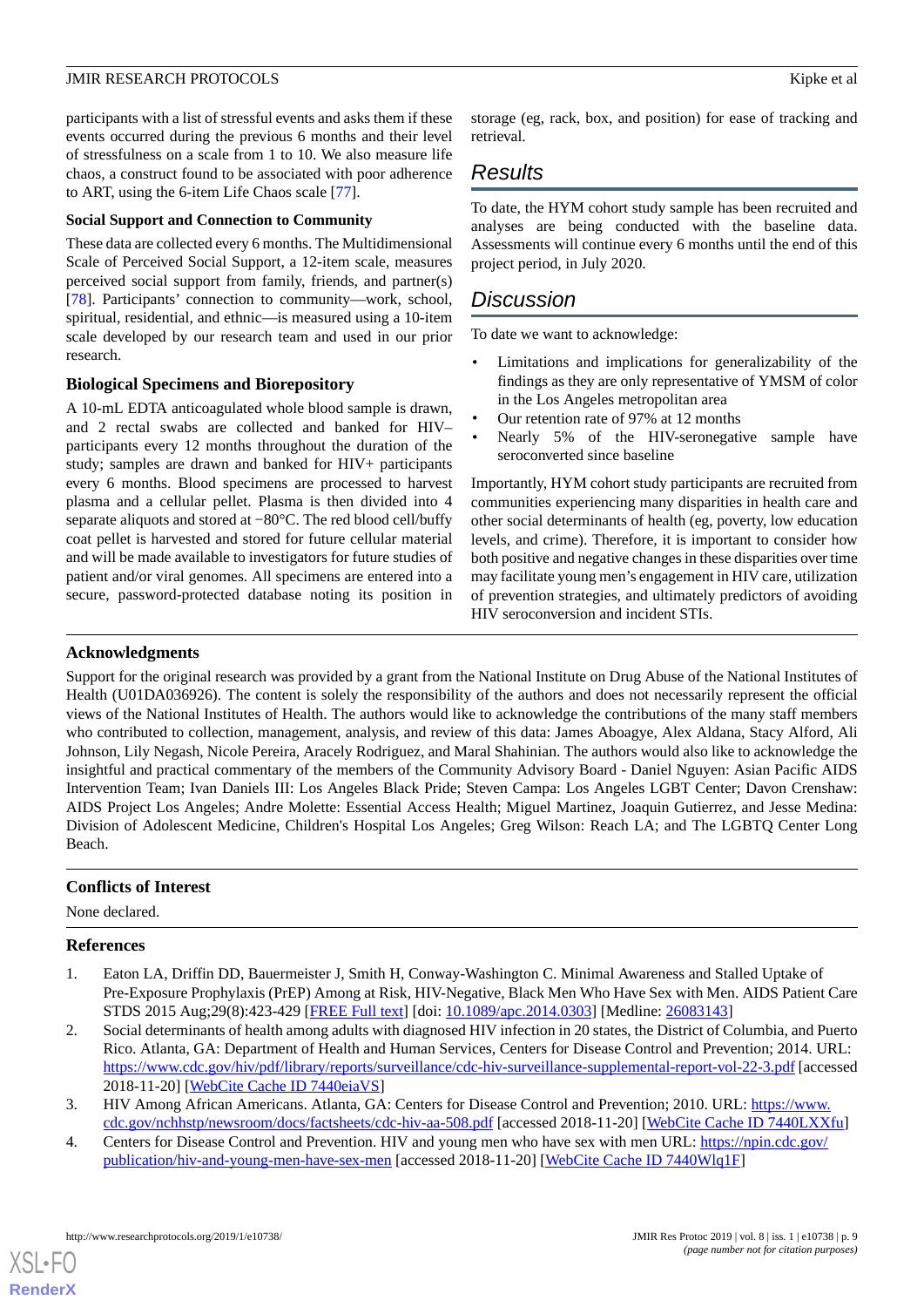- <span id="page-9-0"></span>5. Centers for Disease Control and Prevention. 2017. HIV Surveillance Report, 2016 URL: [https://www.cdc.gov/hiv/pdf/](https://www.cdc.gov/hiv/pdf/library/reports/surveillance/cdc-hiv-surveillance-report-2016-vol-28.pdf) [library/reports/surveillance/cdc-hiv-surveillance-report-2016-vol-28.pdf](https://www.cdc.gov/hiv/pdf/library/reports/surveillance/cdc-hiv-surveillance-report-2016-vol-28.pdf) [accessed 2018-11-20] [\[WebCite Cache ID](http://www.webcitation.org/

                                7440kd35E) [7440kd35E\]](http://www.webcitation.org/

                                7440kd35E)
- <span id="page-9-1"></span>6. Centers for Disease Control and Prevention. 2017. Monitoring selected national HIV prevention and care objectives by using HIV surveillance data, United States and 6 dependent areas URL: [https://www.cdc.gov/hiv/pdf/library/reports/](https://www.cdc.gov/hiv/pdf/library/reports/surveillance/cdc-hiv-surveillance-supplemental-report-vol-22-2.pdf) [surveillance/cdc-hiv-surveillance-supplemental-report-vol-22-2.pdf](https://www.cdc.gov/hiv/pdf/library/reports/surveillance/cdc-hiv-surveillance-supplemental-report-vol-22-2.pdf) [accessed 2018-11-19] [[WebCite Cache ID 7440GWHr4](http://www.webcitation.org/

                                7440GWHr4)]
- <span id="page-9-2"></span>7. Mustanski BS, Garofalo R, Emerson EM. Mental health disorders, psychological distress, and suicidality in a diverse sample of lesbian, gay, bisexual, and transgender youths. Am J Public Health 2010 Dec;100(12):2426-2432. [doi: [10.2105/AJPH.2009.178319\]](http://dx.doi.org/10.2105/AJPH.2009.178319) [Medline: [20966378](http://www.ncbi.nlm.nih.gov/entrez/query.fcgi?cmd=Retrieve&db=PubMed&list_uids=20966378&dopt=Abstract)]
- <span id="page-9-15"></span>8. Mustanski B, Garofalo R, Herrick A, Donenberg G. Psychosocial health problems increase risk for HIV among urban young men who have sex with men: preliminary evidence of a syndemic in need of attention. Ann Behav Med 2007 Aug;34(1):37-45 [[FREE Full text](http://europepmc.org/abstract/MED/17688395)] [doi: [10.1080/08836610701495268\]](http://dx.doi.org/10.1080/08836610701495268) [Medline: [17688395\]](http://www.ncbi.nlm.nih.gov/entrez/query.fcgi?cmd=Retrieve&db=PubMed&list_uids=17688395&dopt=Abstract)
- 9. Garofalo R, Hotton A, Kuhns L, Gratzer B, Mustanski B. Incidence of HIV Infection and Sexually Transmitted Infections and Related Risk Factors Among Very Young Men Who Have Sex With Men. J Acquir Immune Defic Syndr 2016 May 01;72(1):79-86 [[FREE Full text](http://europepmc.org/abstract/MED/26745827)] [doi: [10.1097/QAI.0000000000000933](http://dx.doi.org/10.1097/QAI.0000000000000933)] [Medline: [26745827\]](http://www.ncbi.nlm.nih.gov/entrez/query.fcgi?cmd=Retrieve&db=PubMed&list_uids=26745827&dopt=Abstract)
- 10. Garofalo R, Mustanski BS, McKirnan DJ, Herrick A, Donenberg GR. Methamphetamine and young men who have sex with men: understanding patterns and correlates of use and the association with HIV-related sexual risk. Arch Pediatr Adolesc Med 2007 Jun;161(6):591-596 [\[FREE Full text\]](http://europepmc.org/abstract/MED/17548765) [doi: [10.1001/archpedi.161.6.591](http://dx.doi.org/10.1001/archpedi.161.6.591)] [Medline: [17548765](http://www.ncbi.nlm.nih.gov/entrez/query.fcgi?cmd=Retrieve&db=PubMed&list_uids=17548765&dopt=Abstract)]
- <span id="page-9-3"></span>11. Perdue T, Hagan H, Thiede H, Valleroy L. Depression and HIV risk behavior among Seattle-area injection drug users and young men who have sex with men. AIDS Educ Prev 2003 Feb;15(1):81-92. [Medline: [12627745](http://www.ncbi.nlm.nih.gov/entrez/query.fcgi?cmd=Retrieve&db=PubMed&list_uids=12627745&dopt=Abstract)]
- <span id="page-9-4"></span>12. O'Cleirigh C, Newcomb M, Mayer K, Skeer M, Traeger L, Safren S. Moderate levels of depression predict sexual transmission risk in HIV-infected MSM: a longitudinal analysis of data from six sites involved in a "prevention for positives" study. AIDS Behav 2013 Jun;17(5):1764-1769 [[FREE Full text](http://europepmc.org/abstract/MED/23605154)] [doi: [10.1007/s10461-013-0462-8\]](http://dx.doi.org/10.1007/s10461-013-0462-8) [Medline: [23605154](http://www.ncbi.nlm.nih.gov/entrez/query.fcgi?cmd=Retrieve&db=PubMed&list_uids=23605154&dopt=Abstract)]
- <span id="page-9-5"></span>13. Clerkin EM, Newcomb ME, Mustanski B. Unpacking the racial disparity in HIV rates: the effect of race on risky sexual behavior among Black young men who have sex with men (YMSM). J Behav Med 2011 Aug;34(4):237-243. [doi: [10.1007/s10865-010-9306-4\]](http://dx.doi.org/10.1007/s10865-010-9306-4) [Medline: [21107898](http://www.ncbi.nlm.nih.gov/entrez/query.fcgi?cmd=Retrieve&db=PubMed&list_uids=21107898&dopt=Abstract)]
- <span id="page-9-6"></span>14. Jeffries WL, Marks G, Lauby J, Murrill CS, Millett GA. Homophobia is associated with sexual behavior that increases risk of acquiring and transmitting HIV infection among black men who have sex with men. AIDS Behav 2013 May;17(4):1442-1453. [doi: [10.1007/s10461-012-0189-y\]](http://dx.doi.org/10.1007/s10461-012-0189-y) [Medline: [22569942\]](http://www.ncbi.nlm.nih.gov/entrez/query.fcgi?cmd=Retrieve&db=PubMed&list_uids=22569942&dopt=Abstract)
- <span id="page-9-7"></span>15. Wong CF, Weiss G, Ayala G, Kipke MD. Harassment, discrimination, violence, and illicit drug use among young men who have sex with men. AIDS Educ Prev 2010 Aug; 22(4): 286-298 [\[FREE Full text](http://europepmc.org/abstract/MED/20707690)] [doi: [10.1521/aeap.2010.22.4.286](http://dx.doi.org/10.1521/aeap.2010.22.4.286)] [Medline: [20707690](http://www.ncbi.nlm.nih.gov/entrez/query.fcgi?cmd=Retrieve&db=PubMed&list_uids=20707690&dopt=Abstract)]
- <span id="page-9-8"></span>16. Raffaelli M, Torres Stone RA, Iturbide MI, McGinley M, Carlo G, Crockett LJ. Acculturation, gender, and alcohol use among Mexican American college students. Addict Behav 2007 Oct;32(10):2187-2199. [doi: [10.1016/j.addbeh.2007.02.014\]](http://dx.doi.org/10.1016/j.addbeh.2007.02.014) [Medline: [17408871](http://www.ncbi.nlm.nih.gov/entrez/query.fcgi?cmd=Retrieve&db=PubMed&list_uids=17408871&dopt=Abstract)]
- <span id="page-9-9"></span>17. Wilson H, Widom C. An examination of risky sexual behavior and HIV in victims of child abuse and neglect: a 30-year follow-up. Health Psychol 2008 Mar;27(2):149-158. [doi: [10.1037/0278-6133.27.2.149](http://dx.doi.org/10.1037/0278-6133.27.2.149)] [Medline: [18377133](http://www.ncbi.nlm.nih.gov/entrez/query.fcgi?cmd=Retrieve&db=PubMed&list_uids=18377133&dopt=Abstract)]
- <span id="page-9-10"></span>18. Albarracin J, Plambeck CR. Demographic factors and sexist beliefs as predictors of condom use among Latinos in the USA. AIDS Care 2010 Aug;22(8):1021-1028. [doi: [10.1080/09540121.2010.487089\]](http://dx.doi.org/10.1080/09540121.2010.487089) [Medline: [20677032](http://www.ncbi.nlm.nih.gov/entrez/query.fcgi?cmd=Retrieve&db=PubMed&list_uids=20677032&dopt=Abstract)]
- <span id="page-9-11"></span>19. Warren JC, Fernández MI, Harper GW, Hidalgo MA, Jamil OB, Torres RS. Predictors of unprotected sex among young sexually active African American, Hispanic, and White MSM: the importance of ethnicity and culture. AIDS Behav 2008 May;12(3):459-468 [\[FREE Full text\]](http://europepmc.org/abstract/MED/17721725) [doi: [10.1007/s10461-007-9291-y](http://dx.doi.org/10.1007/s10461-007-9291-y)] [Medline: [17721725\]](http://www.ncbi.nlm.nih.gov/entrez/query.fcgi?cmd=Retrieve&db=PubMed&list_uids=17721725&dopt=Abstract)
- <span id="page-9-12"></span>20. Kubicek K, McDavitt B, Carpineto J, Weiss G, Iverson E, Kipke MD. "God Made me Gay for a Reason": Young Men who have Sex with Men's Resiliency in Resolving Internalized Homophobia from Religious Sources. Journal of Adolescent Research 2009 Sep 01;24(5):601-633 [\[FREE Full text](http://europepmc.org/abstract/MED/20160996)] [doi: [10.1177/0743558409341078\]](http://dx.doi.org/10.1177/0743558409341078) [Medline: [20160996\]](http://www.ncbi.nlm.nih.gov/entrez/query.fcgi?cmd=Retrieve&db=PubMed&list_uids=20160996&dopt=Abstract)
- <span id="page-9-13"></span>21. Pulsipher C, Montoya J, Plant A, Curtis P, Holloway I, Leibowita A. California HIV AIDS Research Program September. 2016. Addressing PrEP disparities among young gay and bisexual men in California URL: [https://aplahealth.org/wp-content/](https://aplahealth.org/wp-content/uploads/2016/09/APLA_PrEP_FullReport_WEB.pdf) [uploads/2016/09/APLA\\_PrEP\\_FullReport\\_WEB.pdf](https://aplahealth.org/wp-content/uploads/2016/09/APLA_PrEP_FullReport_WEB.pdf) [accessed 2018-11-20] [\[WebCite Cache ID 74417SwDc](http://www.webcitation.org/

                                74417SwDc)]
- <span id="page-9-14"></span>22. Siegler A, Mouhanna F, Giler R. Distribution of active PrEP prescriptionsthe PrEP-to-need ratio, US. In: Conference on Retroviruses Opportunistic Infections. 2017 Presented at: 25th Conference on Retroviruses Opportunistic Infections (CROI); 2018; Boston, MA.
- 23. Lelutiu-Weinberger C, Golub SA. Enhancing PrEP Access for Black and Latino Men Who Have Sex With Men. J Acquir Immune Defic Syndr 2016 Dec 15;73(5):547-555 [[FREE Full text](http://europepmc.org/abstract/MED/27454250)] [doi: [10.1097/QAI.0000000000001140\]](http://dx.doi.org/10.1097/QAI.0000000000001140) [Medline: [27454250](http://www.ncbi.nlm.nih.gov/entrez/query.fcgi?cmd=Retrieve&db=PubMed&list_uids=27454250&dopt=Abstract)]
- 24. Strauss BB, Greene GJ, Phillips G, Bhatia R, Madkins K, Parsons JT, et al. Exploring Patterns of Awareness and Use of HIV Pre-Exposure Prophylaxis Among Young Men Who Have Sex with Men. AIDS Behav 2017 May;21(5):1288-1298 [[FREE Full text](http://europepmc.org/abstract/MED/27401537)] [doi: [10.1007/s10461-016-1480-0\]](http://dx.doi.org/10.1007/s10461-016-1480-0) [Medline: [27401537](http://www.ncbi.nlm.nih.gov/entrez/query.fcgi?cmd=Retrieve&db=PubMed&list_uids=27401537&dopt=Abstract)]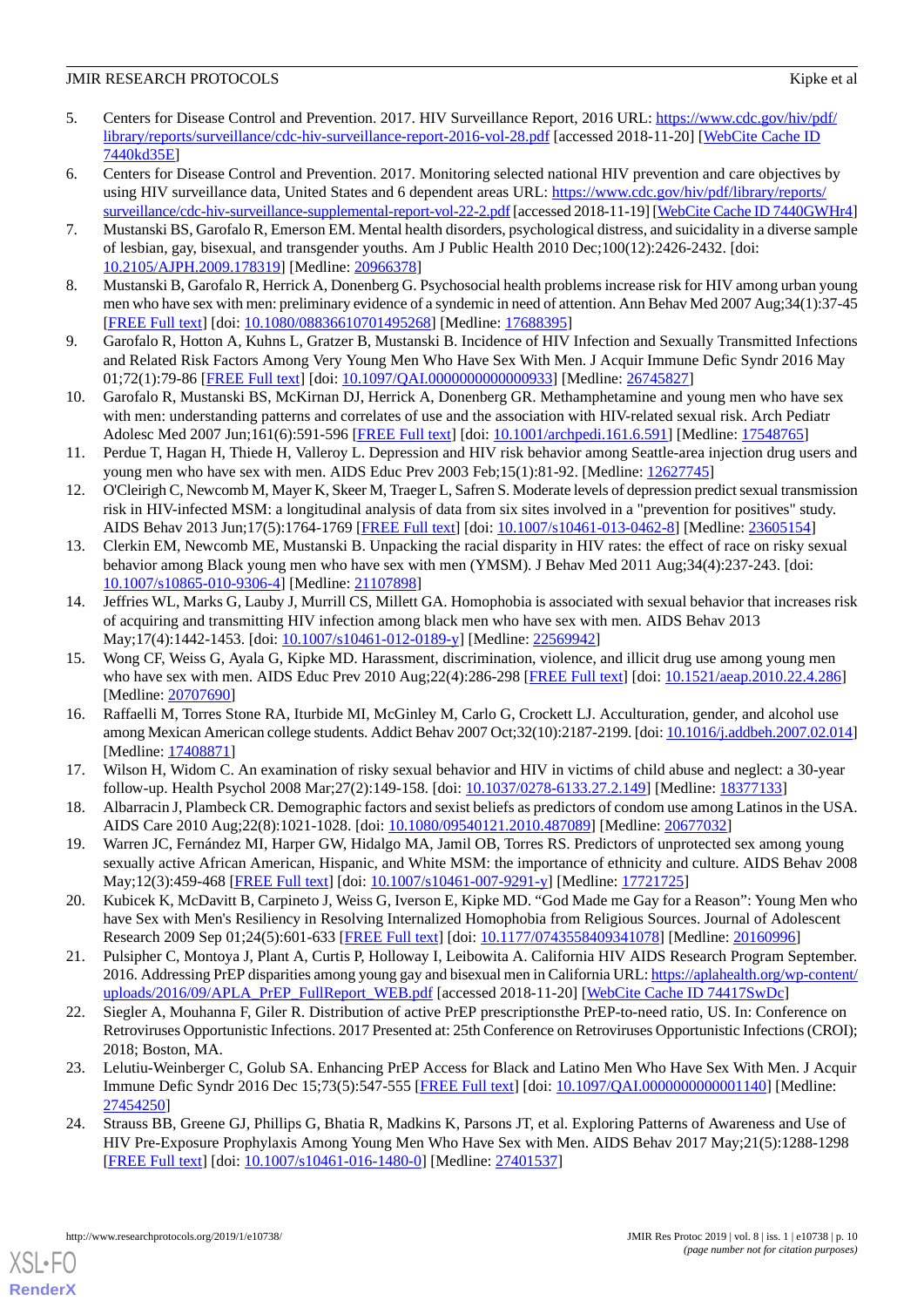- <span id="page-10-0"></span>25. Kuhns LM, Hotton AL, Schneider J, Garofalo R, Fujimoto K. Use of Pre-exposure Prophylaxis (PrEP) in Young Men Who Have Sex with Men is Associated with Race, Sexual Risk Behavior and Peer Network Size. AIDS Behav 2017 May;21(5):1376-1382 [\[FREE Full text\]](http://europepmc.org/abstract/MED/28238119) [doi: [10.1007/s10461-017-1739-0](http://dx.doi.org/10.1007/s10461-017-1739-0)] [Medline: [28238119\]](http://www.ncbi.nlm.nih.gov/entrez/query.fcgi?cmd=Retrieve&db=PubMed&list_uids=28238119&dopt=Abstract)
- <span id="page-10-1"></span>26. Meyer IH. Prejudice, social stress, and mental health in lesbian, gay, and bisexual populations: conceptual issues and research evidence. Psychol Bull 2003 Sep;129(5):674-697 [[FREE Full text\]](http://europepmc.org/abstract/MED/12956539) [doi: [10.1037/0033-2909.129.5.674](http://dx.doi.org/10.1037/0033-2909.129.5.674)] [Medline: [12956539](http://www.ncbi.nlm.nih.gov/entrez/query.fcgi?cmd=Retrieve&db=PubMed&list_uids=12956539&dopt=Abstract)]
- <span id="page-10-2"></span>27. Tobias C, Cunningham WE, Cunningham CO, Pounds MB. Making the connection: the importance of engagement and retention in HIV medical care. AIDS Patient Care STDS 2007;21 Suppl 1:S3-S8. [doi: [10.1089/apc.2007.9992\]](http://dx.doi.org/10.1089/apc.2007.9992) [Medline: [17563287](http://www.ncbi.nlm.nih.gov/entrez/query.fcgi?cmd=Retrieve&db=PubMed&list_uids=17563287&dopt=Abstract)]
- <span id="page-10-5"></span><span id="page-10-3"></span>28. Hightow-Weidman L, LeGrand S, Choi SK, Egger J, Hurt CB, Muessig KE. Exploring the HIV continuum of care among young black MSM. PLoS One 2017;12(6):e0179688 [[FREE Full text](http://dx.plos.org/10.1371/journal.pone.0179688)] [doi: [10.1371/journal.pone.0179688\]](http://dx.doi.org/10.1371/journal.pone.0179688) [Medline: [28662170](http://www.ncbi.nlm.nih.gov/entrez/query.fcgi?cmd=Retrieve&db=PubMed&list_uids=28662170&dopt=Abstract)]
- <span id="page-10-4"></span>29. Zanoni B, Mayer K. The adolescent and young adult HIV cascade of care in the United States: exaggerated health disparities. AIDS Patient Care STDS 2014 Mar;28(3):128-135 [\[FREE Full text\]](http://europepmc.org/abstract/MED/24601734) [doi: [10.1089/apc.2013.0345](http://dx.doi.org/10.1089/apc.2013.0345)] [Medline: [24601734\]](http://www.ncbi.nlm.nih.gov/entrez/query.fcgi?cmd=Retrieve&db=PubMed&list_uids=24601734&dopt=Abstract)
- <span id="page-10-6"></span>30. Ryscavage P, Anderson EJ, Sutton SH, Reddy S, Taiwo B. Clinical outcomes of adolescents and young adults in adult HIV care. J Acquir Immune Defic Syndr 2011 Oct 01;58(2):193-197. [doi: [10.1097/QAI.0b013e31822d7564](http://dx.doi.org/10.1097/QAI.0b013e31822d7564)] [Medline: [21826014\]](http://www.ncbi.nlm.nih.gov/entrez/query.fcgi?cmd=Retrieve&db=PubMed&list_uids=21826014&dopt=Abstract)
- <span id="page-10-7"></span>31. Menke TJ, Giordano TP, Rabeneck L. Utilization of health care resources by HIV-infected white, African-American, and Hispanic men in the era before highly active antiretroviral therapy. J Natl Med Assoc 2003 Sep;95(9):853-861. [Medline: [14527053](http://www.ncbi.nlm.nih.gov/entrez/query.fcgi?cmd=Retrieve&db=PubMed&list_uids=14527053&dopt=Abstract)]
- <span id="page-10-8"></span>32. del Rio C. Latinos and HIV care in the Southeastern United States: new challenges complicating longstanding problems. Clin Infect Dis 2011 Sep;53(5):488-489. [doi: [10.1093/cid/cir440\]](http://dx.doi.org/10.1093/cid/cir440) [Medline: [21844032](http://www.ncbi.nlm.nih.gov/entrez/query.fcgi?cmd=Retrieve&db=PubMed&list_uids=21844032&dopt=Abstract)]
- <span id="page-10-9"></span>33. Rosenberg E, Millett G, Sullivan P, Del Rio C, Curran J. Understanding the HIV disparities between black and white men who have sex with men in the USA using the HIV care continuum: a modeling study. Lancet HIV 2014 Dec;1(3):e112-e118 [[FREE Full text](http://europepmc.org/abstract/MED/25530987)] [doi: [10.1016/S2352-3018\(14\)00011-3\]](http://dx.doi.org/10.1016/S2352-3018(14)00011-3) [Medline: [25530987](http://www.ncbi.nlm.nih.gov/entrez/query.fcgi?cmd=Retrieve&db=PubMed&list_uids=25530987&dopt=Abstract)]
- <span id="page-10-10"></span>34. Skarbinski J, Rosenberg E, Paz-Bailey G, Hall HI, Rose CE, Viall AH, et al. Human immunodeficiency virus transmission at each step of the care continuum in the United States. JAMA Intern Med 2015 Apr;175(4):588-596. [doi: [10.1001/jamainternmed.2014.8180\]](http://dx.doi.org/10.1001/jamainternmed.2014.8180) [Medline: [25706928\]](http://www.ncbi.nlm.nih.gov/entrez/query.fcgi?cmd=Retrieve&db=PubMed&list_uids=25706928&dopt=Abstract)
- <span id="page-10-11"></span>35. Christopoulos KA, Das M, Colfax GN. Linkage and retention in HIV care among men who have sex with men in the United States. Clin Infect Dis 2011 Jan 15;52 Suppl 2:S214-s222 [\[FREE Full text\]](http://europepmc.org/abstract/MED/21342910) [doi: [10.1093/cid/ciq045\]](http://dx.doi.org/10.1093/cid/ciq045) [Medline: [21342910](http://www.ncbi.nlm.nih.gov/entrez/query.fcgi?cmd=Retrieve&db=PubMed&list_uids=21342910&dopt=Abstract)]
- 36. Brennan J, Kuhns LM, Johnson AK, Belzer M, Wilson EC, Garofalo R, Adolescent Medicine Trials Network for HIV/AIDS Interventions. Syndemic theory and HIV-related risk among young transgender women: the role of multiple, co-occurring health problems and social marginalization. Am J Public Health 2012 Sep;102(9):1751-1757 [[FREE Full text\]](http://europepmc.org/abstract/MED/22873480) [doi: [10.2105/AJPH.2011.300433\]](http://dx.doi.org/10.2105/AJPH.2011.300433) [Medline: [22873480](http://www.ncbi.nlm.nih.gov/entrez/query.fcgi?cmd=Retrieve&db=PubMed&list_uids=22873480&dopt=Abstract)]
- <span id="page-10-12"></span>37. Bruce D, Harper GW, Adolescent Medicine Trials Network for HIV/AIDS Interventions. Operating without a safety net: gay male adolescents and emerging adults' experiences of marginalization and migration, and implications for theory of syndemic production of health disparities. Health Educ Behav 2011 Aug;38(4):367-378 [\[FREE Full text\]](http://europepmc.org/abstract/MED/21398621) [doi: [10.1177/1090198110375911\]](http://dx.doi.org/10.1177/1090198110375911) [Medline: [21398621\]](http://www.ncbi.nlm.nih.gov/entrez/query.fcgi?cmd=Retrieve&db=PubMed&list_uids=21398621&dopt=Abstract)
- <span id="page-10-13"></span>38. Mustanski B, Phillips G, Ryan DT, Swann G, Kuhns L, Garofalo R. Prospective Effects of a Syndemic on HIV and STI Incidence and Risk Behaviors in a Cohort of Young Men Who Have Sex with Men. AIDS Behav 2017 Mar;21(3):845-857 [[FREE Full text](http://europepmc.org/abstract/MED/27844298)] [doi: [10.1007/s10461-016-1607-3\]](http://dx.doi.org/10.1007/s10461-016-1607-3) [Medline: [27844298](http://www.ncbi.nlm.nih.gov/entrez/query.fcgi?cmd=Retrieve&db=PubMed&list_uids=27844298&dopt=Abstract)]
- <span id="page-10-14"></span>39. Stall R, Mills TC, Williamson J, Hart T, Greenwood G, Paul J, et al. Association of co-occurring psychosocial health problems and increased vulnerability to HIV/AIDS among urban men who have sex with men. Am J Public Health 2003 Jun;93(6):939-942. [Medline: [12773359\]](http://www.ncbi.nlm.nih.gov/entrez/query.fcgi?cmd=Retrieve&db=PubMed&list_uids=12773359&dopt=Abstract)
- <span id="page-10-15"></span>40. Wilson PA, Nanin J, Amesty S, Wallace S, Cherenack EM, Fullilove R. Using syndemic theory to understand vulnerability to HIV infection among Black and Latino men in New York City. J Urban Health 2014 Oct;91(5):983-998 [\[FREE Full](http://europepmc.org/abstract/MED/25155096) [text](http://europepmc.org/abstract/MED/25155096)] [doi: [10.1007/s11524-014-9895-2\]](http://dx.doi.org/10.1007/s11524-014-9895-2) [Medline: [25155096](http://www.ncbi.nlm.nih.gov/entrez/query.fcgi?cmd=Retrieve&db=PubMed&list_uids=25155096&dopt=Abstract)]
- <span id="page-10-16"></span>41. Centers for Disease Control and Prevention. 2008. Syndemics Overview URL: [https://www2.cdc.gov/syndemics/models.](https://www2.cdc.gov/syndemics/models.htm) [htm](https://www2.cdc.gov/syndemics/models.htm) [accessed 2018-11-20] [\[WebCite Cache ID 7441VrDgJ\]](http://www.webcitation.org/

                                7441VrDgJ)
- <span id="page-10-17"></span>42. Dyer TP, Shoptaw S, Guadamuz TE, Plankey M, Kao U, Ostrow D, et al. Application of syndemic theory to black men who have sex with men in the Multicenter AIDS Cohort Study. J Urban Health 2012 Aug;89(4):697-708 [\[FREE Full text](http://europepmc.org/abstract/MED/22383094)] [doi: [10.1007/s11524-012-9674-x](http://dx.doi.org/10.1007/s11524-012-9674-x)] [Medline: [22383094\]](http://www.ncbi.nlm.nih.gov/entrez/query.fcgi?cmd=Retrieve&db=PubMed&list_uids=22383094&dopt=Abstract)
- <span id="page-10-18"></span>43. Wong CF, Schrager SM, Holloway IW, Meyer IH, Kipke MD. Minority stress experiences and psychological well-being: the impact of support from and connection to social networks within the Los Angeles House and Ball communities. Prev Sci 2014 Feb;15(1):44-55 [[FREE Full text](http://europepmc.org/abstract/MED/23412944)] [doi: [10.1007/s11121-012-0348-4\]](http://dx.doi.org/10.1007/s11121-012-0348-4) [Medline: [23412944](http://www.ncbi.nlm.nih.gov/entrez/query.fcgi?cmd=Retrieve&db=PubMed&list_uids=23412944&dopt=Abstract)]
- 44. Mugavero MJ, Amico KR, Horn T, Thompson MA. The state of engagement in HIV care in the United States: from cascade to continuum to control. Clin Infect Dis 2013 Oct;57(8):1164-1171. [doi: [10.1093/cid/cit420\]](http://dx.doi.org/10.1093/cid/cit420) [Medline: [23797289\]](http://www.ncbi.nlm.nih.gov/entrez/query.fcgi?cmd=Retrieve&db=PubMed&list_uids=23797289&dopt=Abstract)
- 45. Cheever LW. Engaging HIV-infected patients in care: their lives depend on it. Clin Infect Dis 2007 Jun 01;44(11):1500-1502. [doi: [10.1086/517534](http://dx.doi.org/10.1086/517534)] [Medline: [17479949\]](http://www.ncbi.nlm.nih.gov/entrez/query.fcgi?cmd=Retrieve&db=PubMed&list_uids=17479949&dopt=Abstract)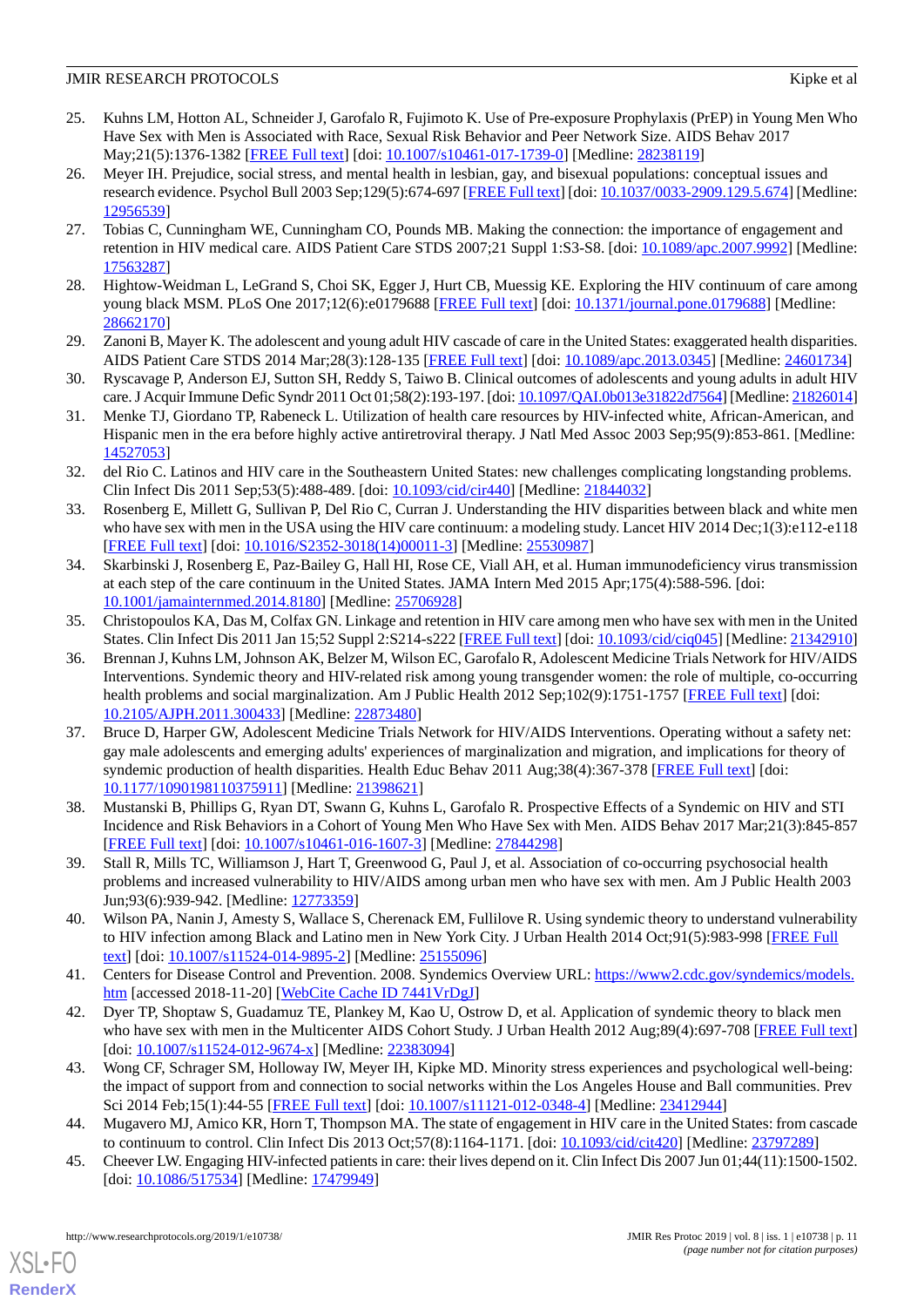- <span id="page-11-0"></span>46. Ford WL, Weiss G, Kipke MD, Ritt-Olson A, Iverson E, Lopez D. The Healthy Young Men's Study: Sampling Methods to Recruit a Random Cohort of Young Men Who Have Sex with Men. J Gay Lesbian Soc Serv 2009 Oct 01;21(4):357-373 [[FREE Full text](http://europepmc.org/abstract/MED/20823947)] [doi: [10.1080/10538720802498280\]](http://dx.doi.org/10.1080/10538720802498280) [Medline: [20823947\]](http://www.ncbi.nlm.nih.gov/entrez/query.fcgi?cmd=Retrieve&db=PubMed&list_uids=20823947&dopt=Abstract)
- <span id="page-11-1"></span>47. MacKellar D, Valleroy L, Karon J, Lemp G, Janssen R. The Young Men's Survey: methods for estimating HIV seroprevalence and risk factors among young men who have sex with men. Public Health Rep 1996;111 Suppl 1:138-144 [[FREE Full text](http://europepmc.org/abstract/MED/8862170)] [Medline: [8862170\]](http://www.ncbi.nlm.nih.gov/entrez/query.fcgi?cmd=Retrieve&db=PubMed&list_uids=8862170&dopt=Abstract)
- <span id="page-11-3"></span><span id="page-11-2"></span>48. Kissinger P, Rice J, Farley T, Trim S, Jewitt K, Margavio V, et al. Application of computer-assisted interviews to sexual behavior research. Am J Epidemiol 1999 May 15;149(10):950-954. [Medline: [10342804](http://www.ncbi.nlm.nih.gov/entrez/query.fcgi?cmd=Retrieve&db=PubMed&list_uids=10342804&dopt=Abstract)]
- <span id="page-11-4"></span>49. Ross MW, Tikkanen R, Månsson SA. Differences between Internet samples and conventional samples of men who have sex with men: implications for research and HIV interventions. Soc Sci Med 2000 Sep;51(5):749-758. [Medline: [10975234](http://www.ncbi.nlm.nih.gov/entrez/query.fcgi?cmd=Retrieve&db=PubMed&list_uids=10975234&dopt=Abstract)]
- <span id="page-11-5"></span>50. Johnston L, O'Malley P, Bachman J, Schulenberg J. Monitoring the Future national survey results on drug use, 1975-2008: Volume I. Secondary school students. Bethesda, MD: National Institute on Drug Abuse; 2010. URL: [http://www.](http://www.monitoringthefuture.org/pubs/monographs/vol1_2008.pdf) [monitoringthefuture.org/pubs/monographs/vol1\\_2008.pdf](http://www.monitoringthefuture.org/pubs/monographs/vol1_2008.pdf) [accessed 2018-11-20] [[WebCite Cache ID 7441iH3Xv\]](http://www.webcitation.org/

                                7441iH3Xv)
- <span id="page-11-7"></span>51. Cone EJ. New developments in biological measures of drug prevalence. NIDA Res Monogr 1997;167:108-129. [Medline: [9243559\]](http://www.ncbi.nlm.nih.gov/entrez/query.fcgi?cmd=Retrieve&db=PubMed&list_uids=9243559&dopt=Abstract)
- <span id="page-11-6"></span>52. Chesney MA, Koblin BA, Barresi PJ, Husnik MJ, Celum CL, Colfax G, EXPLORE Study Team. An individually tailored intervention for HIV prevention: baseline data from the EXPLORE Study. Am J Public Health 2003 Jun;93(6):933-938. [Medline: [12773358](http://www.ncbi.nlm.nih.gov/entrez/query.fcgi?cmd=Retrieve&db=PubMed&list_uids=12773358&dopt=Abstract)]
- <span id="page-11-8"></span>53. Koblin BA, Chesney MA, Husnik MJ, Bozeman S, Celum CL, Buchbinder S, EXPLORE Study Team. High-risk behaviors among men who have sex with men in 6 US cities: baseline data from the EXPLORE Study. Am J Public Health 2003 Jun;93(6):926-932. [Medline: [12773357\]](http://www.ncbi.nlm.nih.gov/entrez/query.fcgi?cmd=Retrieve&db=PubMed&list_uids=12773357&dopt=Abstract)
- <span id="page-11-10"></span><span id="page-11-9"></span>54. Brafford LJ, Beck KH. Development and validation of a condom self-efficacy scale for college students. J Am Coll Health 1991 Mar;39(5):219-225. [doi: [10.1080/07448481.1991.9936238\]](http://dx.doi.org/10.1080/07448481.1991.9936238) [Medline: [1783705\]](http://www.ncbi.nlm.nih.gov/entrez/query.fcgi?cmd=Retrieve&db=PubMed&list_uids=1783705&dopt=Abstract)
- 55. Forsyth AD, Carey MP, Fuqua RW. Evaluation of the validity of the condom use self-efficacy scale (CUSES) in young men using two behavioral simulations. Health Psychol 1997 Mar;16(2):175-178 [\[FREE Full text\]](http://europepmc.org/abstract/MED/9269889) [Medline: [9269889\]](http://www.ncbi.nlm.nih.gov/entrez/query.fcgi?cmd=Retrieve&db=PubMed&list_uids=9269889&dopt=Abstract)
- <span id="page-11-11"></span>56. Wingood G, DiClemente R. Gender-related correlates and predictors of consistent condom use among young adult African-American women: a prospective analysis. Int J STD AIDS 1998 Mar;9(3):139-145. [doi: [10.1258/0956462981921891\]](http://dx.doi.org/10.1258/0956462981921891) [Medline: [9530898\]](http://www.ncbi.nlm.nih.gov/entrez/query.fcgi?cmd=Retrieve&db=PubMed&list_uids=9530898&dopt=Abstract)
- <span id="page-11-13"></span><span id="page-11-12"></span>57. Kalichman SC, Johnson JR, Adair V, Rompa D, Multhauf K, Kelly JA. Sexual sensation seeking: scale development and predicting AIDS-risk behavior among homosexually active men. J Pers Assess 1994 Jun;62(3):385-397. [doi: [10.1207/s15327752jpa6203\\_1\]](http://dx.doi.org/10.1207/s15327752jpa6203_1) [Medline: [8027907\]](http://www.ncbi.nlm.nih.gov/entrez/query.fcgi?cmd=Retrieve&db=PubMed&list_uids=8027907&dopt=Abstract)
- <span id="page-11-14"></span>58. Centers for Disease Control and Prevention. 2015. Youth Risk Behavior Survey Questionnaire, 2015 URL: [https://www.](https://www.cdc.gov/healthyyouth/data/yrbs/questionnaires.htm) [cdc.gov/healthyyouth/data/yrbs/questionnaires.htm](https://www.cdc.gov/healthyyouth/data/yrbs/questionnaires.htm) [accessed 2018-11-20] [[WebCite Cache ID 7442kvLFK\]](http://www.webcitation.org/

                                7442kvLFK)
- <span id="page-11-15"></span>59. Harris K, Halpern C, Whitsel E. Carolina Population Center. 2009. The National Longitudinal Study of Adolescent to Adult Health: Research Design URL:<https://www.cpc.unc.edu/projects/addhealth/design> [accessed 2018-11-20] [\[WebCite Cache](http://www.webcitation.org/

                                74423XiiQ) [ID 74423XiiQ\]](http://www.webcitation.org/

                                74423XiiQ)
- <span id="page-11-16"></span>60. Rose A, Peters N, Shea J, Armstrong K. Development and testing of the health care system distrust scale. J Gen Intern Med 2004 Jan;19(1):57-63 [[FREE Full text](https://onlinelibrary.wiley.com/resolve/openurl?genre=article&sid=nlm:pubmed&issn=0884-8734&date=2004&volume=19&issue=1&spage=57)] [Medline: [14748861\]](http://www.ncbi.nlm.nih.gov/entrez/query.fcgi?cmd=Retrieve&db=PubMed&list_uids=14748861&dopt=Abstract)
- <span id="page-11-17"></span>61. Giordano TP, Guzman D, Clark R, Charlebois ED, Bangsberg DR. Measuring adherence to antiretroviral therapy in a diverse population using a visual analogue scale. HIV Clin Trials 2004;5(2):74-79. [doi: [10.1310/JFXH-G3X2-EYM6-D6UG\]](http://dx.doi.org/10.1310/JFXH-G3X2-EYM6-D6UG) [Medline: [15116282](http://www.ncbi.nlm.nih.gov/entrez/query.fcgi?cmd=Retrieve&db=PubMed&list_uids=15116282&dopt=Abstract)]
- <span id="page-11-18"></span>62. Oyugi JH, Byakika-Tusiime J, Charlebois ED, Kityo C, Mugerwa R, Mugyenyi P, et al. Multiple validated measures of adherence indicate high levels of adherence to generic HIV antiretroviral therapy in a resource-limited setting. J Acquir Immune Defic Syndr 2004 Aug 15;36(5):1100-1102. [Medline: [15247564\]](http://www.ncbi.nlm.nih.gov/entrez/query.fcgi?cmd=Retrieve&db=PubMed&list_uids=15247564&dopt=Abstract)
- <span id="page-11-19"></span>63. Asner-Self KK, Schreiber JB, Marotta SA. A cross-cultural analysis of the Brief Symptom Inventory-18. Cultur Divers Ethnic Minor Psychol 2006 Apr;12(2):367-375. [doi: [10.1037/1099-9809.12.2.367\]](http://dx.doi.org/10.1037/1099-9809.12.2.367) [Medline: [16719583\]](http://www.ncbi.nlm.nih.gov/entrez/query.fcgi?cmd=Retrieve&db=PubMed&list_uids=16719583&dopt=Abstract)
- <span id="page-11-20"></span>64. Schalet BD, Pilkonis PA, Yu L, Dodds N, Johnston KL, Yount S, et al. Clinical validity of PROMIS Depression, Anxiety, and Anger across diverse clinical samples. J Clin Epidemiol 2016 Dec;73:119-127 [\[FREE Full text\]](http://europepmc.org/abstract/MED/26931289) [doi: [10.1016/j.jclinepi.2015.08.036\]](http://dx.doi.org/10.1016/j.jclinepi.2015.08.036) [Medline: [26931289](http://www.ncbi.nlm.nih.gov/entrez/query.fcgi?cmd=Retrieve&db=PubMed&list_uids=26931289&dopt=Abstract)]
- <span id="page-11-22"></span><span id="page-11-21"></span>65. Delaney C. The Spirituality Scale: development and psychometric testing of a holistic instrument to assess the human spiritual dimension. J Holist Nurs 2005 Jun;23(2):145-67; discussion 168. [doi: [10.1177/0898010105276180\]](http://dx.doi.org/10.1177/0898010105276180) [Medline: [15883463](http://www.ncbi.nlm.nih.gov/entrez/query.fcgi?cmd=Retrieve&db=PubMed&list_uids=15883463&dopt=Abstract)]
- 66. Scheier M, Carver C, Bridges M. Distinguishing optimism from neuroticism (and trait anxiety, self-mastery, and self-esteem): a reevaluation of the Life Orientation Test. J Pers Soc Psychol 1994 Dec;67(6):1063-1078. [Medline: [7815302](http://www.ncbi.nlm.nih.gov/entrez/query.fcgi?cmd=Retrieve&db=PubMed&list_uids=7815302&dopt=Abstract)]
- 67. Connor KM, Davidson JRT. Development of a new resilience scale: the Connor-Davidson Resilience Scale (CD-RISC). Depress Anxiety 2003;18(2):76-82. [doi: [10.1002/da.10113](http://dx.doi.org/10.1002/da.10113)] [Medline: [12964174\]](http://www.ncbi.nlm.nih.gov/entrez/query.fcgi?cmd=Retrieve&db=PubMed&list_uids=12964174&dopt=Abstract)
- 68. Brown KW, Ryan RM. The benefits of being present: mindfulness and its role in psychological well-being. J Pers Soc Psychol 2003 Apr;84(4):822-848. [Medline: [12703651](http://www.ncbi.nlm.nih.gov/entrez/query.fcgi?cmd=Retrieve&db=PubMed&list_uids=12703651&dopt=Abstract)]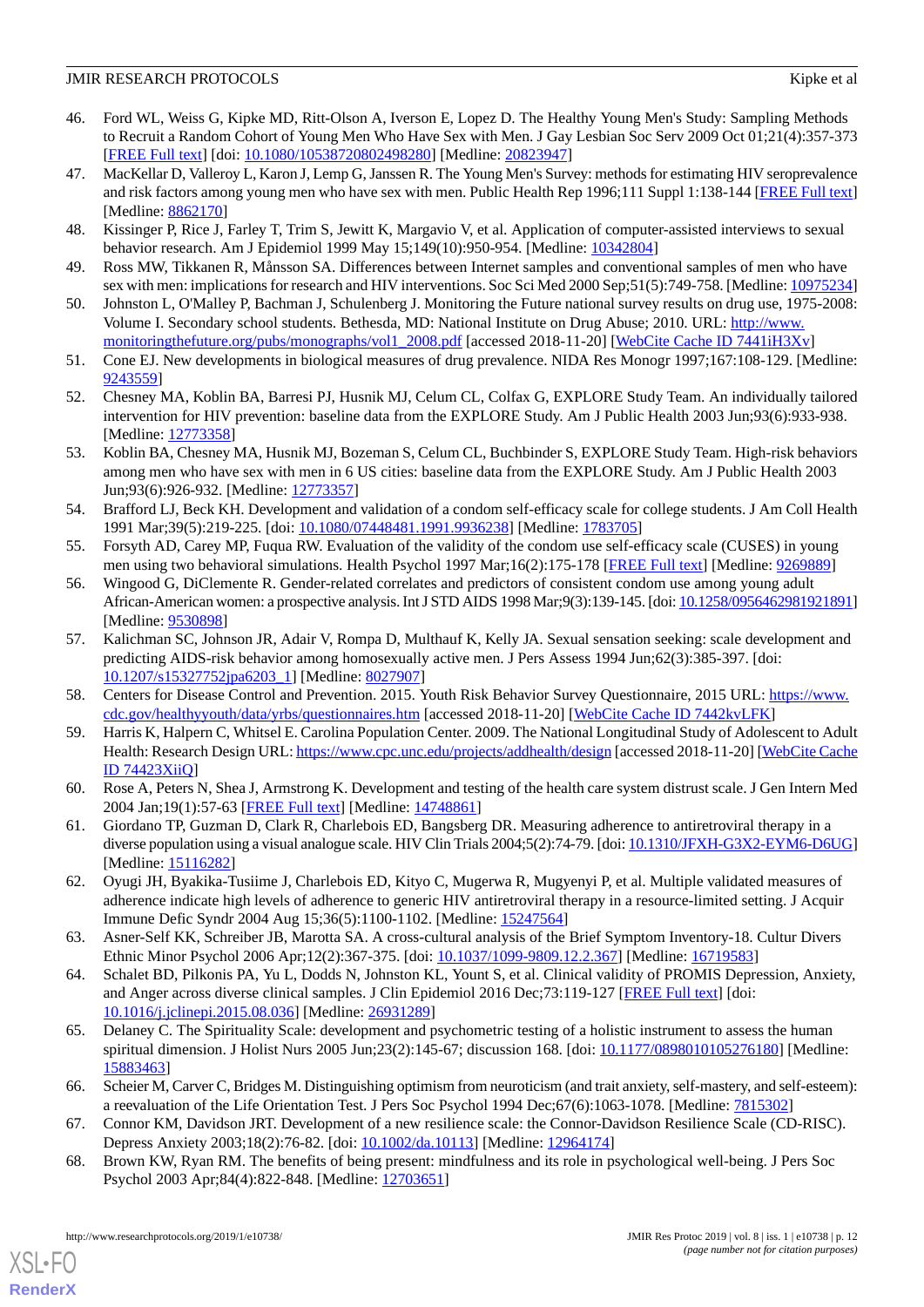- <span id="page-12-0"></span>69. Gratz K, Roemer L. Multidimensional assessment of emotion regulation and dysregulation: Development, factor structure, and initial validation of the difficulties in emotion regulation scale. Journal of Psychopathology and Behavioral Assessment 2004;26(7):41-54 [[FREE Full text](http://www.psychwiki.com/dms/other/labgroup/Measu235sdgse5234234resWeek2/Danika2/gratz2004.pdf)]
- <span id="page-12-2"></span><span id="page-12-1"></span>70. Carver CS. You want to measure coping but your protocol's too long: consider the brief COPE. Int J Behav Med 1997;4(1):92-100. [doi: [10.1207/s15327558ijbm0401\\_6\]](http://dx.doi.org/10.1207/s15327558ijbm0401_6) [Medline: [16250744\]](http://www.ncbi.nlm.nih.gov/entrez/query.fcgi?cmd=Retrieve&db=PubMed&list_uids=16250744&dopt=Abstract)
- 71. Bernstein DP, Ahluvalia T, Pogge D, Handelsman L. Validity of the Childhood Trauma Questionnaire in an adolescent psychiatric population. J Am Acad Child Adolesc Psychiatry 1997 Mar;36(3):340-348. [doi: [10.1097/00004583-199703000-00012](http://dx.doi.org/10.1097/00004583-199703000-00012)] [Medline: [9055514](http://www.ncbi.nlm.nih.gov/entrez/query.fcgi?cmd=Retrieve&db=PubMed&list_uids=9055514&dopt=Abstract)]
- <span id="page-12-4"></span><span id="page-12-3"></span>72. Ross M, Rosser BR. Measurement and correlates of internalized homophobia: a factor analytic study. J Clin Psychol 1996 Jan;52(1):15-21. [doi: [10.1002/\(SICI\)1097-4679\(199601\)52:1<15::AID-JCLP2>3.0.CO;2-V\]](http://dx.doi.org/10.1002/(SICI)1097-4679(199601)52:1<15::AID-JCLP2>3.0.CO;2-V) [Medline: [8682906](http://www.ncbi.nlm.nih.gov/entrez/query.fcgi?cmd=Retrieve&db=PubMed&list_uids=8682906&dopt=Abstract)]
- <span id="page-12-5"></span>73. Straus M, Hamby S, Boney-McCoy S, Sugarman D. The Revised Conflict Tactics Scales (CTS2). Journal of Family Issues 2016 Jun 30;17(3):283-316. [doi: [10.1177/019251396017003001\]](http://dx.doi.org/10.1177/019251396017003001)
- <span id="page-12-6"></span>74. Ayala G, Bingham T, Kim J, Wheeler DP, Millett GA. Modeling the impact of social discrimination and financial hardship on the sexual risk of HIV among Latino and Black men who have sex with men. Am J Public Health 2012 May;102 Suppl 2(Supp 2):S242-S249. [doi: [10.2105/AJPH.2011.300641](http://dx.doi.org/10.2105/AJPH.2011.300641)] [Medline: [22401516\]](http://www.ncbi.nlm.nih.gov/entrez/query.fcgi?cmd=Retrieve&db=PubMed&list_uids=22401516&dopt=Abstract)
- <span id="page-12-7"></span>75. Díaz RM, Ayala G, Bein E, Henne J, Marin BV. The impact of homophobia, poverty, and racism on the mental health of gay and bisexual Latino men: findings from 3 US cities. Am J Public Health 2001 Jun;91(6):927-932. [Medline: [11392936](http://www.ncbi.nlm.nih.gov/entrez/query.fcgi?cmd=Retrieve&db=PubMed&list_uids=11392936&dopt=Abstract)]
- <span id="page-12-8"></span>76. Wills TA. Stress and coping in early adolescence: relationships to substance use in urban school samples. Health Psychol 1986;5(6):503-529. [Medline: [3492372](http://www.ncbi.nlm.nih.gov/entrez/query.fcgi?cmd=Retrieve&db=PubMed&list_uids=3492372&dopt=Abstract)]
- <span id="page-12-9"></span>77. Wong MD, Sarkisian CA, Davis C, Kinsler J, Cunningham WE. The association between life chaos, health care use, and health status among HIV-infected persons. J Gen Intern Med 2007 Sep;22(9):1286-1291 [[FREE Full text\]](http://europepmc.org/abstract/MED/17597350) [doi: [10.1007/s11606-007-0265-6\]](http://dx.doi.org/10.1007/s11606-007-0265-6) [Medline: [17597350](http://www.ncbi.nlm.nih.gov/entrez/query.fcgi?cmd=Retrieve&db=PubMed&list_uids=17597350&dopt=Abstract)]
- 78. Canty-Mitchell J, Zimet GD. Psychometric properties of the Multidimensional Scale of Perceived Social Support in urban adolescents. Am J Community Psychol 2000 Jun;28(3):391-400. [doi: [10.1023/A:1005109522457\]](http://dx.doi.org/10.1023/A:1005109522457) [Medline: [10945123](http://www.ncbi.nlm.nih.gov/entrez/query.fcgi?cmd=Retrieve&db=PubMed&list_uids=10945123&dopt=Abstract)]

# **Abbreviations**

**AA/L-YMSM:** black or African American (AA) and Hispanic or Latino (L) YMSM **ART:** antiretroviral therapy **CAB:** community advisory board **HIV−:** HIV negative **HIV+:** HIV positive **HYM:** Healthy Young Men's cohort study **MSM:** men who have sex with men **PEP:** postexposure prophylaxis **PrEP:** pre-exposure prophylaxis PROMIS: Patient-Reported Outcomes Measurement Information System **STI:** sexually transmitted infection **VAS:** visual analog scale **VL:** viral load YAB: youth advisory board **YMSM:** young men who have sex with men

*Edited by G Eysenbach, N Kuter; submitted 09.04.18; peer-reviewed by L Hightow-Weidman, JH Herbst; comments to author 22.06.18; revised version received 02.10.18; accepted 14.10.18; published 24.01.19*

*Please cite as:*

*Kipke MD, Kubicek K, Wong CF, Robinson YA, Akinyemi IC, Beyer WJ, Hawkins W, Rice CE, Layland E, Bray BC, Belzer M A Focus on the HIV Care Continuum Through the Healthy Young Men's Cohort Study: Protocol for a Mixed-Methods Study JMIR Res Protoc 2019;8(1):e10738 URL: <http://www.researchprotocols.org/2019/1/e10738/> doi: [10.2196/10738](http://dx.doi.org/10.2196/10738) PMID: [30679146](http://www.ncbi.nlm.nih.gov/entrez/query.fcgi?cmd=Retrieve&db=PubMed&list_uids=30679146&dopt=Abstract)*

©Michele D Kipke, Katrina Kubicek, Carolyn F Wong, Yolo Akili Robinson, Ifedayo C Akinyemi, William J Beyer, Wendy Hawkins, Cara E Rice, Eric Layland, Bethany C Bray, Marvin Belzer. Originally published in JMIR Research Protocols (http://www.researchprotocols.org), 24.01.2019. This is an open-access article distributed under the terms of the Creative Commons